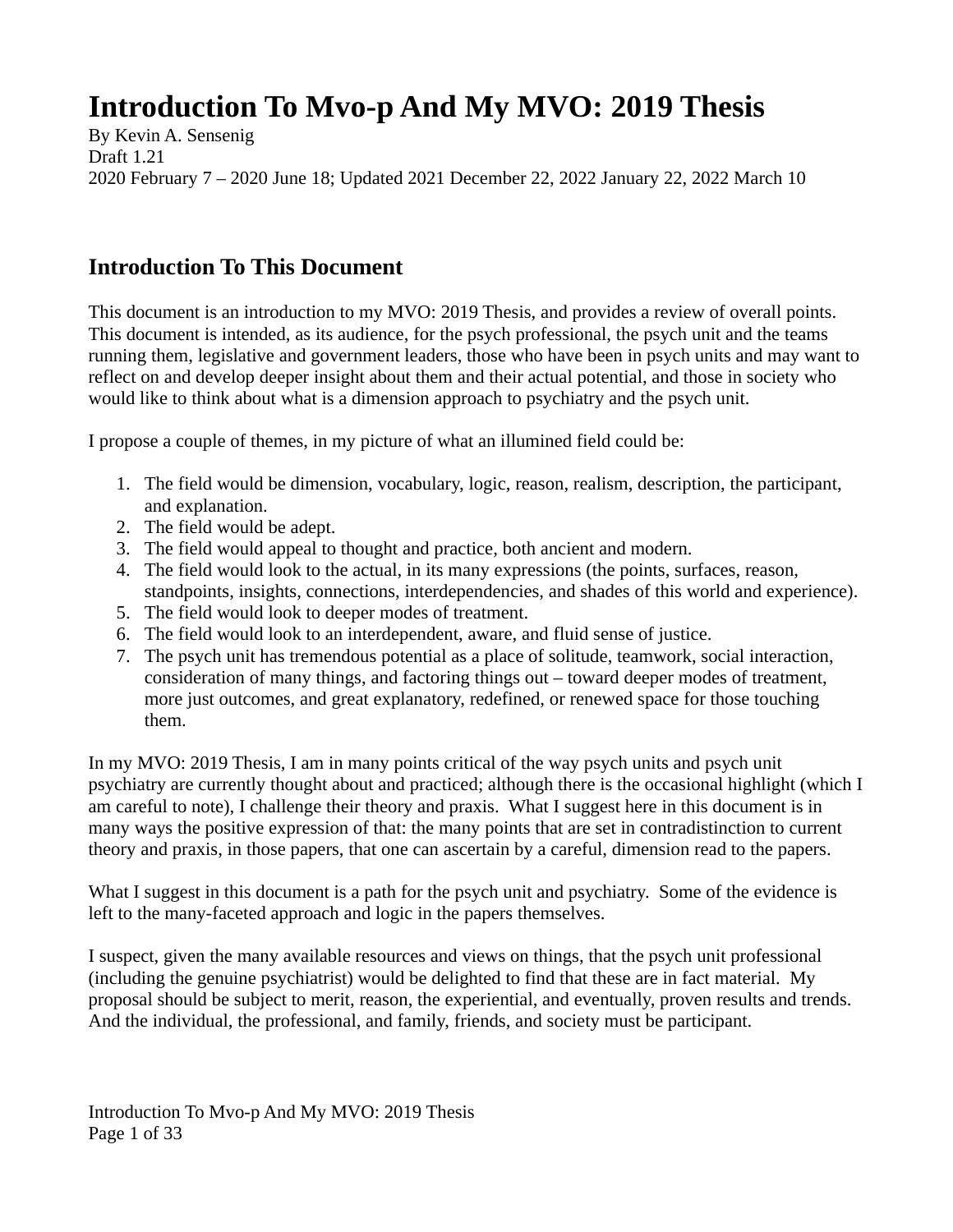### **The Format And Logic**

First I present Mvo-p, including a statement by Dogen.

Then I step to subset ideas. These should be seen as applying as just one view of many types of situations, but can also be used in the psych unit. I then step to the psych unit directly.

At the end I introduce criticism of the current theory and praxis, and focus on the psych unit and ensuing.

The logic is simple: acknowledge what is there. Any topic will usually be better illuminated from more than one angle, and I often talk in positive terms about what is there. Any criticism is set in contradistinction to that.

I have significant experiential-observational, a Zen Buddhist practice and interpretation (still unfolding), and several key influences.

Having been through multiple psych units, I can attest first-hand to its idea and praxis.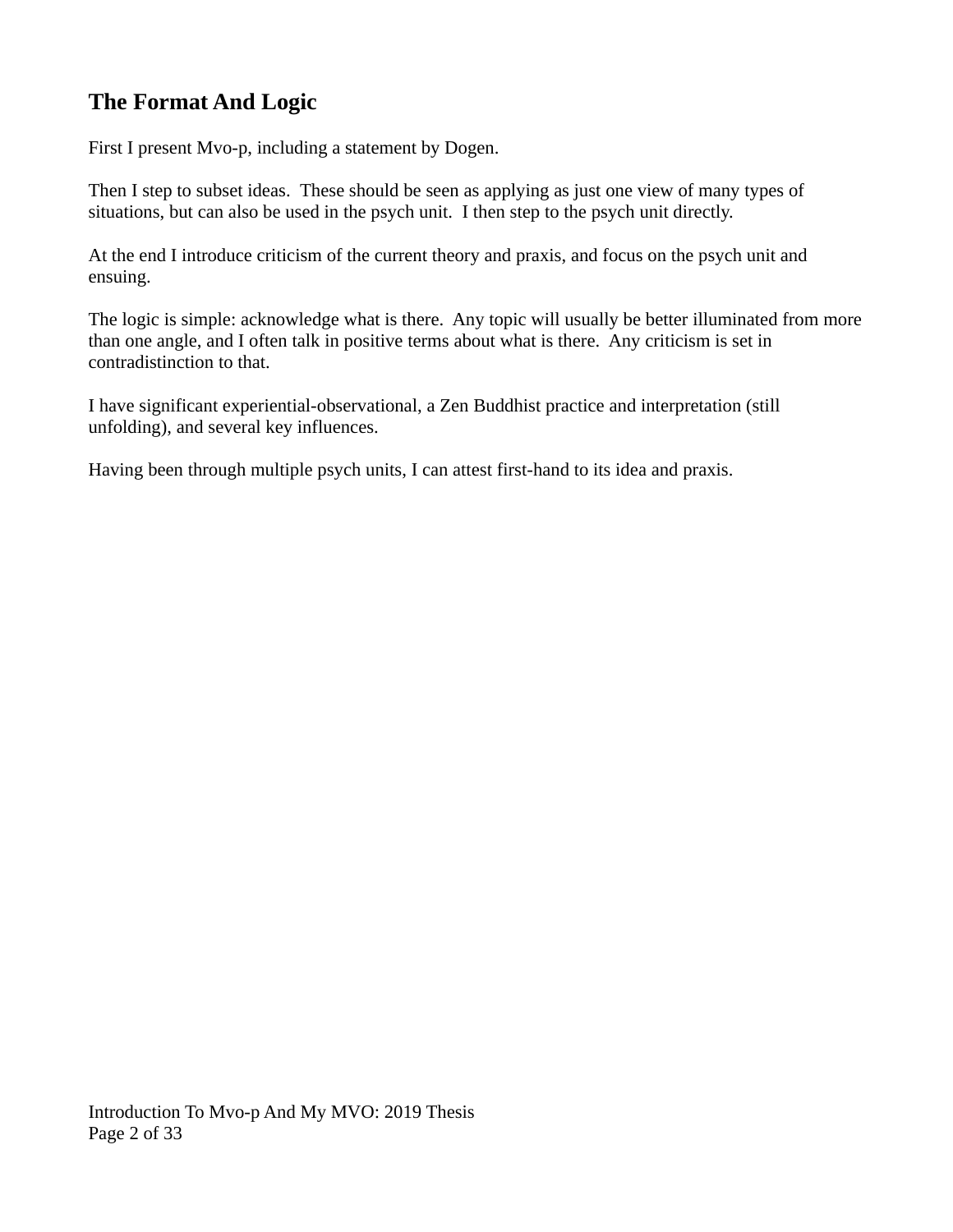### **PART ONE: MVO-P AND THE MVO-P PSYCH! UNIT**

### **Mvo-p**

The term mvo-p stands for:

mental view and orientation

then

philosophy or spirituality or religion physical stance, thru to body-breath-mind-world-space perspective perception projection person practice paths planet or world or worlds universe space prajna

(indicative)

One might consider each of these carefully, and as a set, contemplate them, and consider what they mean. They yield dimension, and an expression of potential actuality.

Introduction To Mvo-p And My MVO: 2019 Thesis Page 3 of 33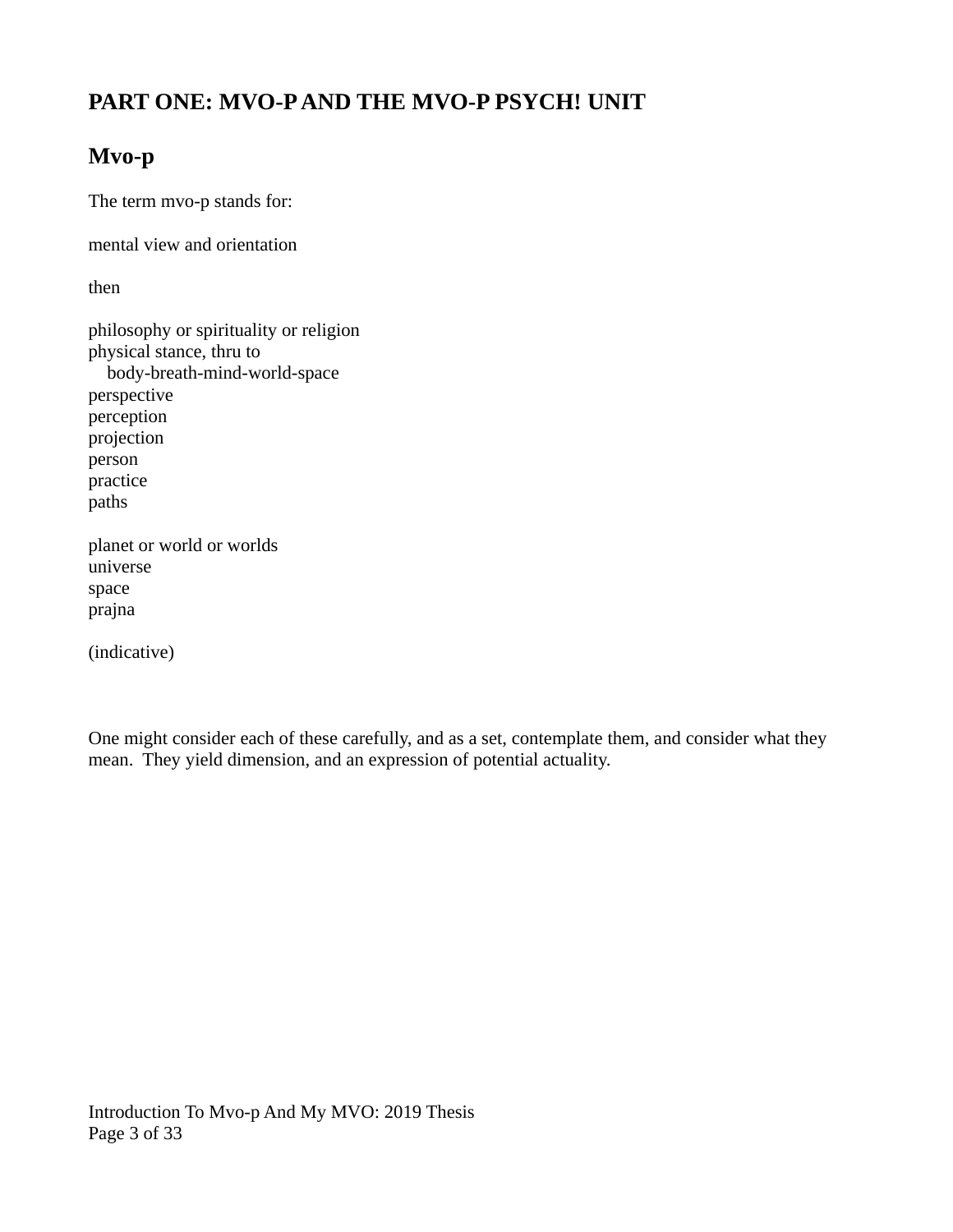### **Dogen**

Dogen writes, "There is nothing, not a single moment nor a single dharma, that is not part of life. There is nothing, not a single matter nor a single state of mind, that is not part of life."

– Shobogenzo, by Dogen, translated by Nishijima and Cross, the essay Zenki ("All Functions").

Dogen (1200-1253) was a Japanese Zen Master and the founder of Japanese Soto Zen.

Dogen's statement is a significant one, and should be contemplated and kept in mind.

And, with respect to prajna (Sanskrit for "real wisdom" or "intuitive reflection"), bow to Dogen: for his essay on the Heart Sutra in Shobogenzo (the essay Maka-Hannya-Haramitsu) and the various ways he looks at prajna, in that essay. Tractable, traceable-untraceable material. It is through the study and initial practice with Rinzai Zen that I've been able to step to the stage of to appreciate, work with, and penetrate some of Dogen's Soto Zen.

Again, here I'm relying on the version of Shobogenzo translated by Nishijima and Cross, zazen, and the everyday.

The form of no-form has yielded the way I develop my insights, perspective, and working-material, in this Thesis.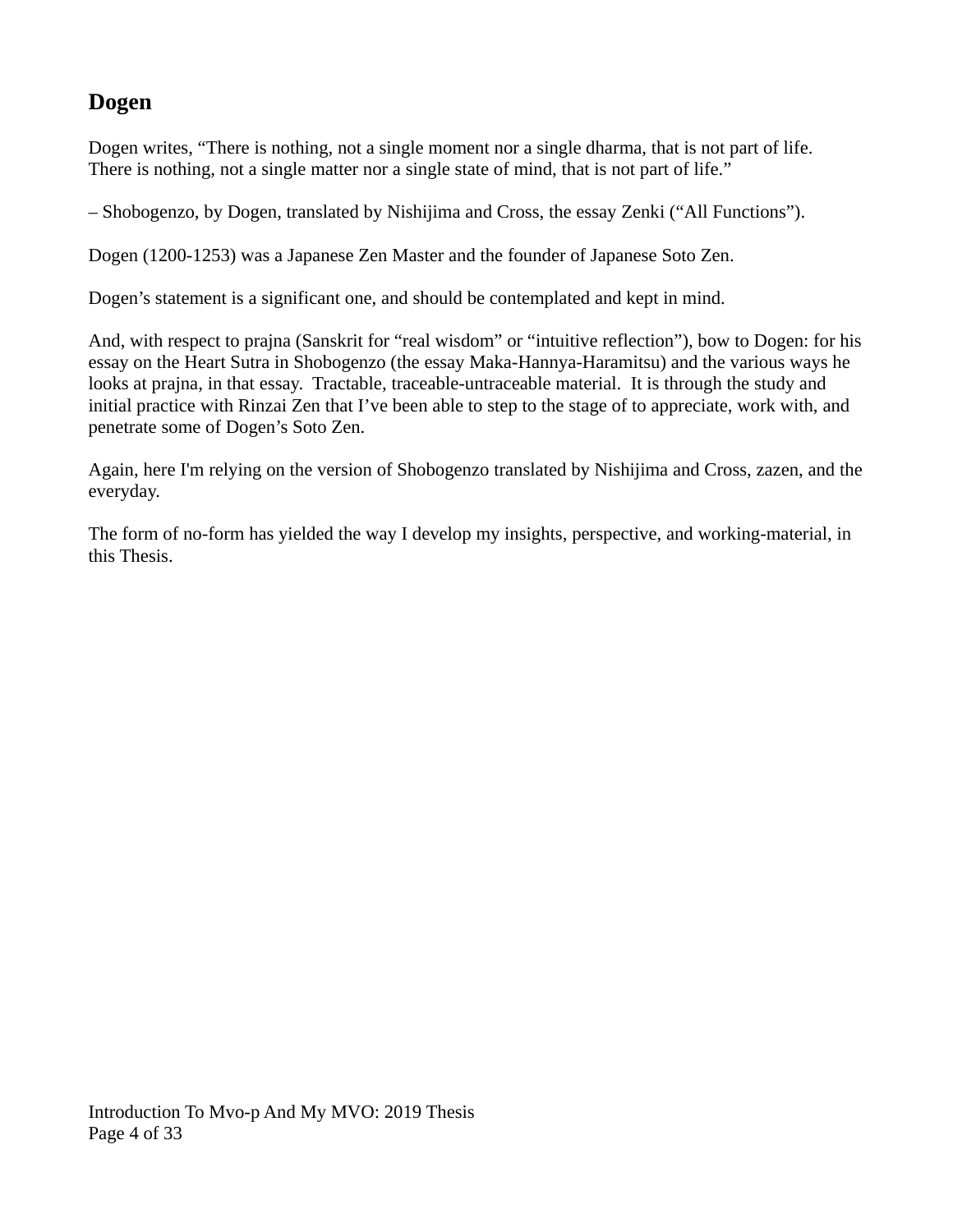### **The Domains Of Life**

Mvo-p postulates the domains of life (my term): the mental, the existential, the social, the societal, the experiential, and the physical.

In list form:

- the mental
- the existential<br>• the social
- the social
- the societal
- the experiential
- the physical

The domains of life can touch many areas of life, and are an expression, from one angle, of the many areas of life; they apply to each of us in some way, even if there's more, and also other ways to describe. Their expression should be acknowledged.

The domains of life terms each indicate and can point to so much. Also, one can consider them in nourmal, phenomenal, and interconnected ways.

The domains of life indicate a framework, a set of terms, and actuality (just this world).

It's an idea and framework that should be adopted by psychiatry. 1) Psychiatry really needs this, rather than the disorders paradigm, in my view. 2) The psych unit team and process should recognize this, including the psych unit psychiatrist, as part of their working model.

Psychology should be – and some psychology likely is – entirely comfortable working with such a framework, terms, and actuality.

The idea as the domains of life may be applicable to ACEs, PCEs, and the overall child's world – then, through to adulthood, and how the adult's world occurs and is and is-and-unfolding.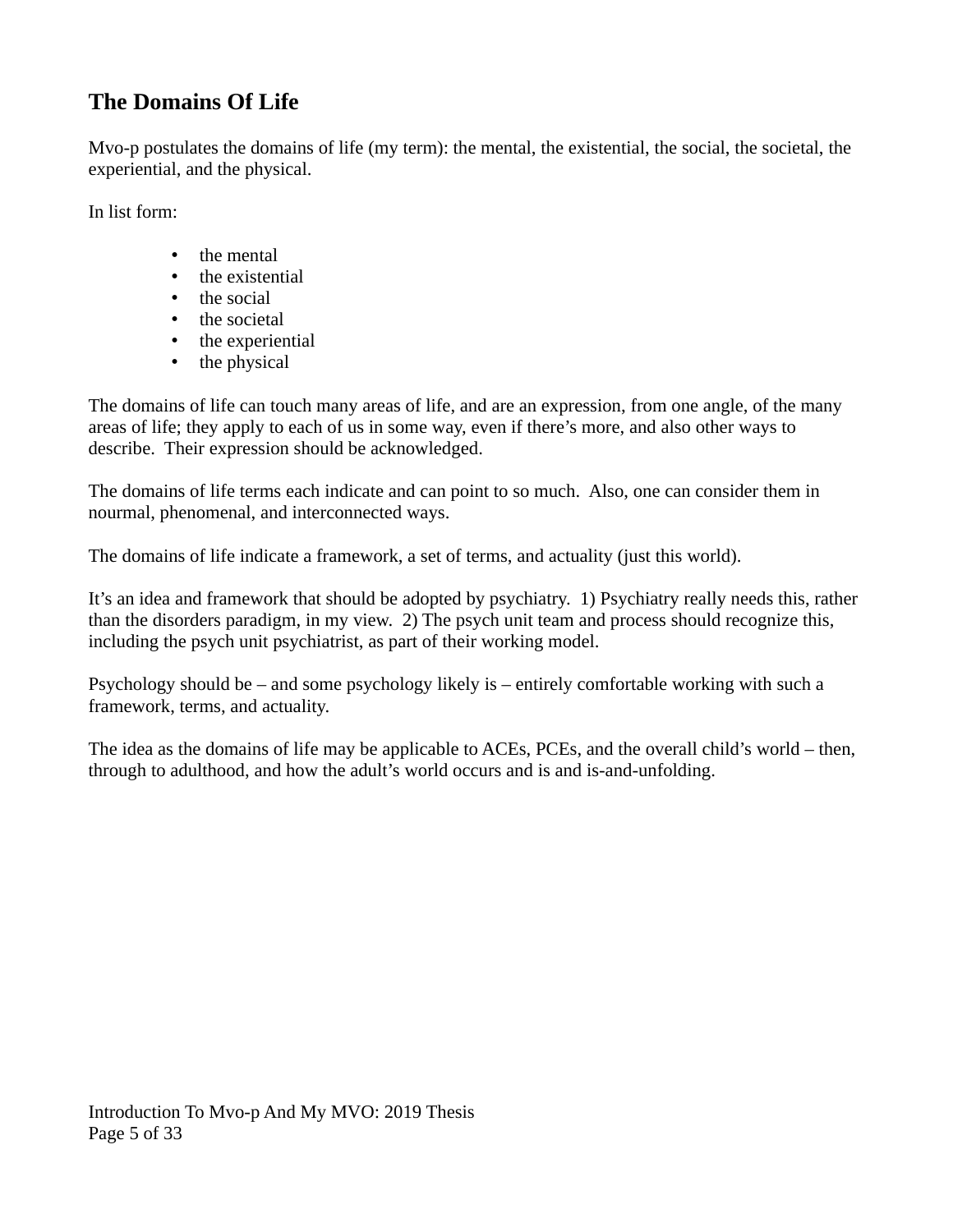### **The Degrees Of Dilemma**

Mvo-p postulates the degrees of dilemma: crisis dilemma, significant dilemma, part dilemma, no dilemma, and no-dilemma.

In list form:

- crisis dilemma
- significant dilemma
- part dilemma
- no dilemma
- no-dilemma

These could describe any number of situations, with this or that individual.

They can be assigned to each of the domains of life.

Examples. Person A might be perfectly centered and accepted in society. Person B might be centered and not accepted, but there's no real dilemma. Person C might have a part existential question, tied to societal questions, and seek to resolve these – these are part dilemma, and C wants to resolve them; but they are not significant dilemma. Person D might exhibit outliers of behavior, leading to social or societal misunderstanding or conflict; this might be a part dilemma, yet needs to be resolved. So the professional team in a psych unit setting, if called, will want to deal with it in realistic, meaning, aware, and perhaps mediative terms. (This might be any number of situations; and a review period or a short psych unit stay would be to provide space, and time to work with, and may not even involve meds: the person's mind may be relatively adept, and logic strong.)

Examples. Person E might be thinking of suicide, for existential and societal reasons, but finds some social relief. This might be significant dilemma, and the professional team can be well-adapted to handle such a situation before it becomes a contemplated or attempted act. This might include meaning, and working with perspective, perception, strategies, and the experiential. Person F might be so wrapped up in abstract thought, somewhat psychotic, and also perceive that those close to him are the enemy, and might say or act something threatening (in concrete terms); this might be crisis dilemma, and the professional team will want to act in ways that address the world of the individual, and the actuality of those around him or her, to see if perspectives can be realistically mediated, and grounded; or, seek to use appropriate meds, well-described for the individual, so that the individual has space to re-consider and re-orient. Person G may have interdependent type thoughts in such a way that they are point-to-point, and may respond to this or that, and be thought psychotic, or not well understood; yet be completely harmless, and with a strong ethics and logic. This might yield a more social (inter-personal) situation of dilemma, but may be able to be mediated, or action decided differently.

In each case, a particular type of resource may apply – even to deepen insight, fundamentals, and adeptness.

Introduction To Mvo-p And My MVO: 2019 Thesis Page 6 of 33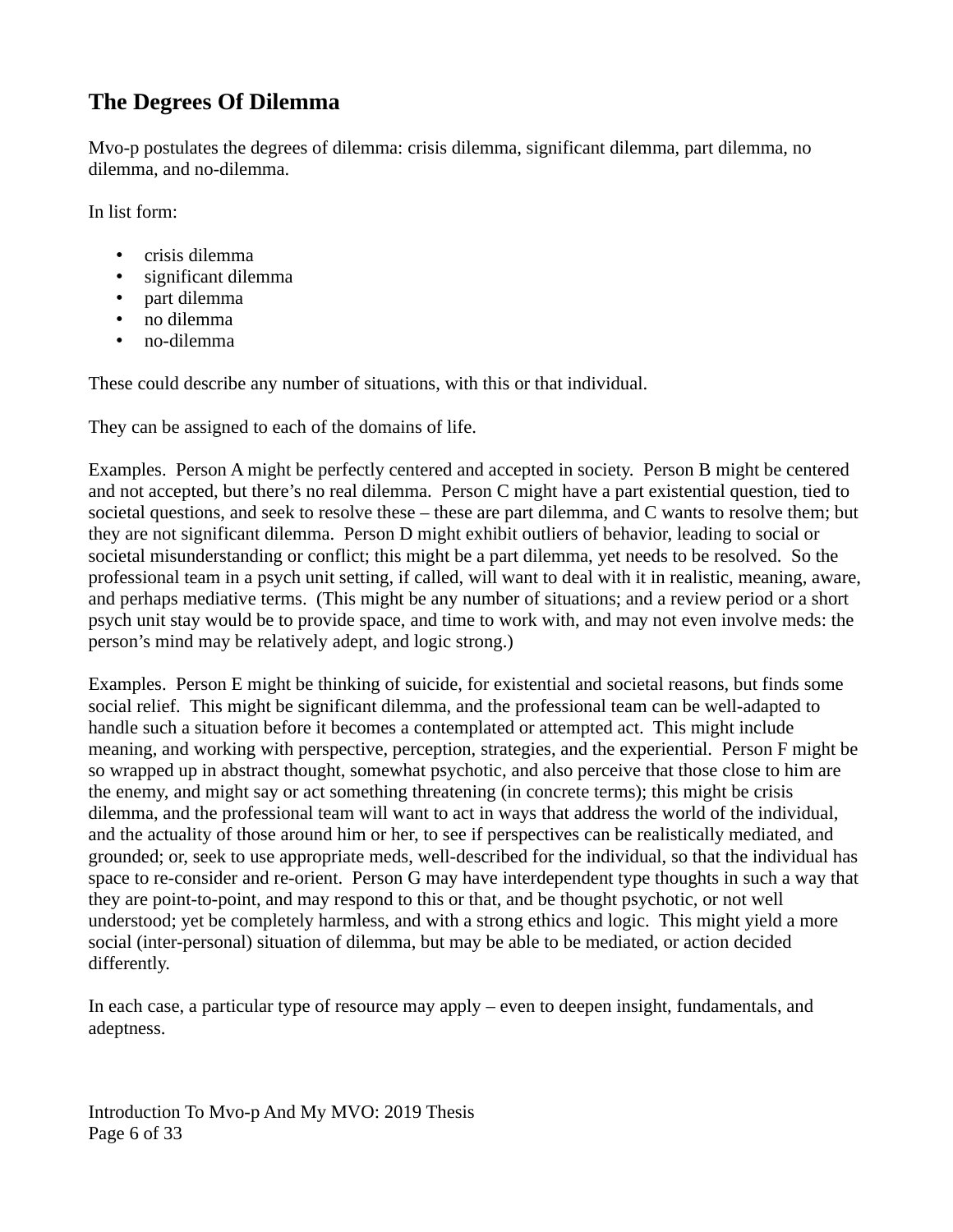### **The Resources Of Many Types**

Then there is the following, that applies, as resources of many types: philosophy and philosophical expression; spirituality and religion and their applied basis; practical and proven psychology; speculation on how we think and why, and act; the everyday, the everyday experiential, and everyday reasoning; narrative; open dialogues and the dialogic; mediation; the relational, including thoughtrelational, philosophic-relational, social-relational, and unfolding world-space; diagrams and description by, for, and with the individual; excellent classes with discussion; one on one; fundamental resources; pointers to state, agency, organizational, and private resources; and, in the psych unit setting, the selective use of meds. It would depend on the individual. But these should be available.

In list form:

- philosophy and philosophical expression
- spirituality and religion and their applied basis
- practical and proven psychology
- speculation on how we think and why, and act
- the everyday, the everyday experiential, and everyday reasoning
- narrative
- open dialogues and the dialogic
- mediation
- the relational, including thought-relational, philosophic-relational, social-relational, and unfolding world-space
- diagrams and description by, for, and with the individual
- excellent classes with discussion
- one on one
- fundamental resources, selections, and a bibliography
- pointers to state, agency, organizational, and private resources
- in the psych unit setting, the selective use of meds

It would depend on the individual, but these should be available, within the psych unit. Psychology could take note – and some of it does (perhaps Jungian).

This is all material to this very life, and this very life is material to what happens in psychology and the psych unit. Such a view would be a fundamental shift, in psychiatry.

This view and the resources of many types would be a way that psych units and an mvo-p professional field would connect with society. It would mean sharing such information, that yields body-breathmind-world-space and truth. It is tactile and very real, and can be picked up per individual.

Psychiatry would be redefined as mvo-p professional field with medicine as a subset.

The resources of many types could be seen to be adaptable to the domains of life.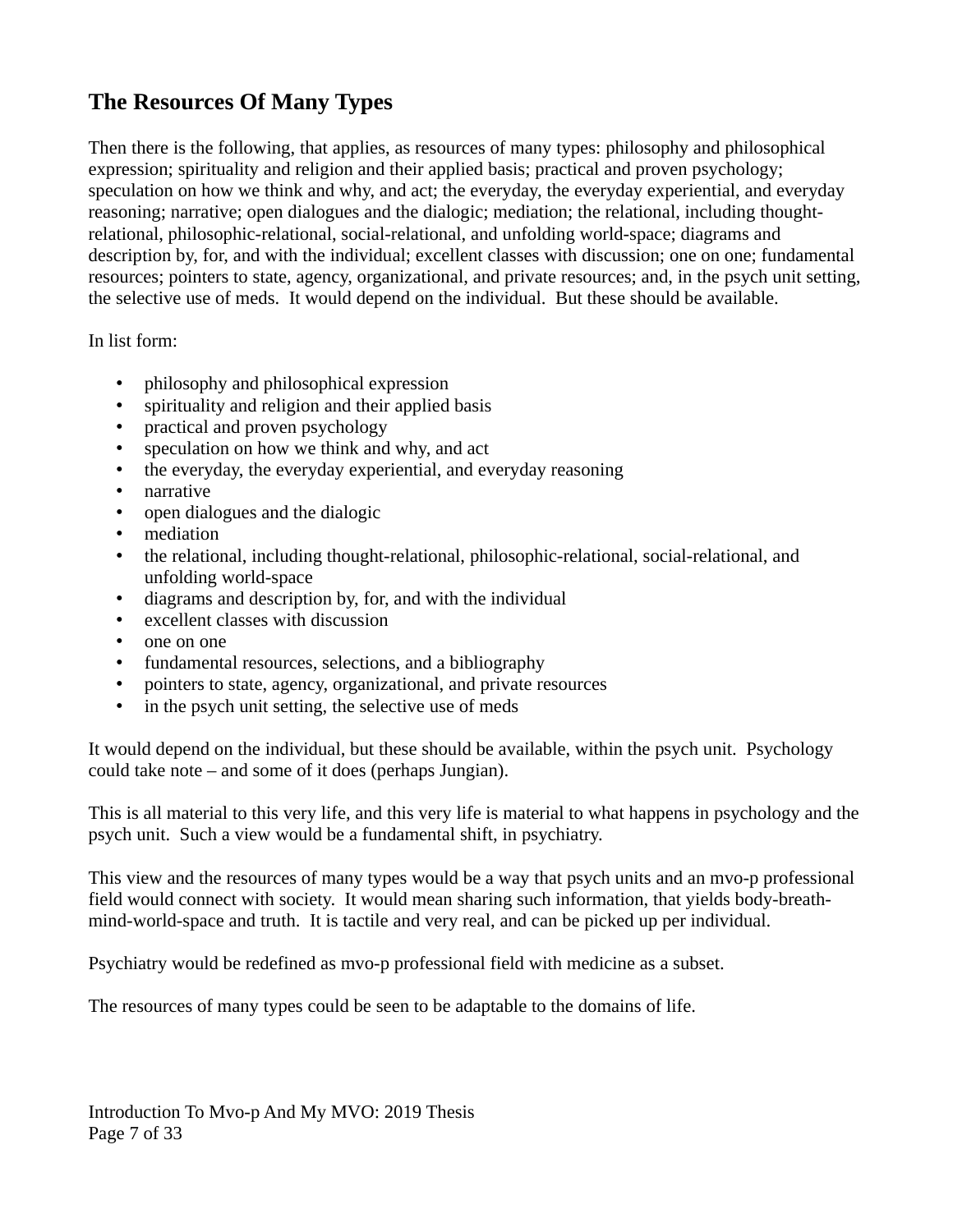### **Redefine The Space In Terms Of The Mvo-p Concise Term**

Psychiatry uses the biogenetic model. If it had picked up the term psychobiosocial in 1977 when Engel proposed it, and dimensioned it out, psychiatry would be an entirely different field.

Here one should redefine the space in terms of the mvo-p concise term, which would supersede the term psychobiosocial.

As of 2020 June 18 it's:

functionalstructurallinguisticdialogicbiologicalmolecularcomputing-

combinatorialandprincipleunfoldinginterconnectedrelationalactionmemes-

philosophicalspiritualreligiouspsychologicalspeculativeonhowwethinkandwhyandact-

thereflectiveandtheeverydayandresourceinbodyandmind-

thementalstatesemotivestatesintentionalstatesphysicalstates-

easeilluminationdifficultyproblematicsorneutralorareasofcombination-

thethreenensensationperceptionsynthesisreason-

thesixsensegroundseyeearnosetonguebodymind-

thenmatterfeelingthinkingenactionconsciousnessandtheimmaterial-

andthementalexistentialsocialsocietalexperientialphysical-

thereliablefactsreasontheexternalworldthepresentmomentandrealitythisworldseeminglysimilartoGodwhenweseethefusionoftheabstractandtheconcreteweseetherealworld-

thetenqualitiesformnatureembodimentpowerfunctionlatentcauseexternalcauselatenteffectmanifesteffectt hetotalinseparabilityofthese-

actionquietudedynamicismtranquilitydisciplinetrainingintegrationdifferentiation-

functionasallfunctionsprajna-

worldspacebeingsneitherbeingnornonbeingnondual

See my paper [The Concise Term \(Again!\) As One Way To View The Domain \(Mvo-p Psych\)](http://www.mvo-p.com/documents/The%20Concise%20Term%20(Again!)%20As%20One%20Way%20To%20View%20The%20Domain%20(Mvo-p%20Psych).pdf) for this elucidated, any updates, and further information. It is spelled out below.

It is 171 terms in this concise term.

Biogenetics has two terms.

Psychobiosocial has three terms.

These may of course suffice, as in

'mind' and

'view' and

'the architecture of mind, ethic, action, the interpersonal, and 'all of the above' including view'

Introduction To Mvo-p And My MVO: 2019 Thesis Page 8 of 33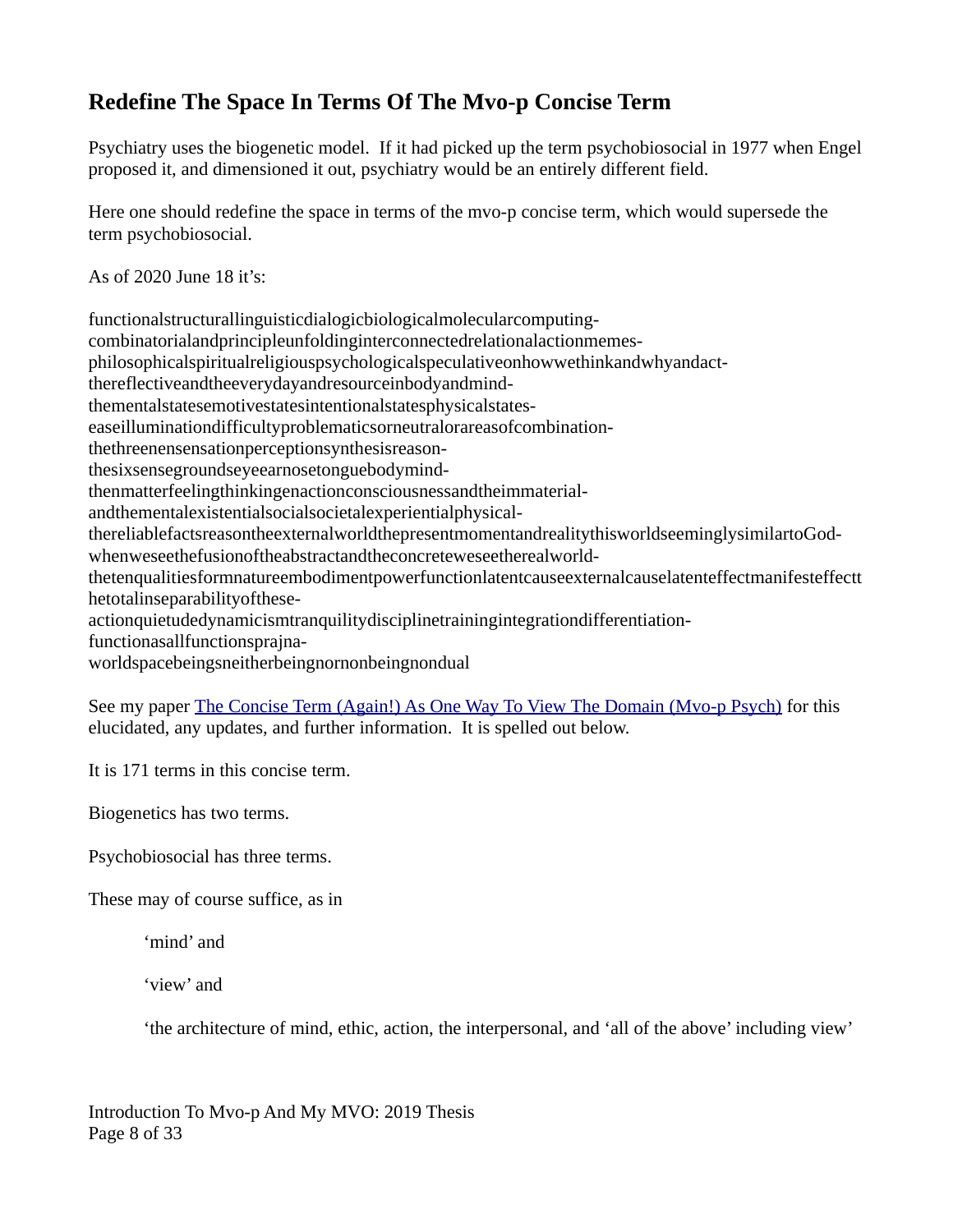is either 1 or 15 terms.

They don't suffice, the term biogenetics and psychobiosocial. The theory and praxis 'biogenetics' is ludicrous and cannot explain a single iota of the evident world. Sometimes psychiatry can do something functional – because there are other things happening, and they are tied to at least an intersection at times. But it is an inverted world; it cannot explain 'the door is ajar' – nor a door, a door frame, a plane, a plane segment, a rectangle, nor a pivot or hinge; nor space itself; nor observer nor participant nor perspective (person or geometric).

Sometimes there is the human surrounding psychiatric practice, in people, agencies, and organizations. These may be tractable and of resilient realism.

These factors are not an inverted world but a proper world. They also apply to the concise term, and the concise term elucidates and illuminates and deepens these factors, facts, and approaches – and of course the human.

The biogenetic model itself is a human condition, a so-meticulously contrived disaster. It is anti-just, anti-justice, and anti-evident-world.

(To get what I mean by 'just', consider a cement or wooden steps: it is an edge and its face is vertical, just, and with respect to the edge. I also have in mind Takuan Soho's term 'right-mindedness', which he brings to mind as a plumb-line. With consideration of one's view, this becomes quite useful and tractable. See 'The Unfettered Mind: Letters From A Zen Master To A Master Swordsman', translator William Scott Williamson. Many people have access to this 'right-mindedness', and likely can refine their view and perspectives and interoperable everyday lives with it.)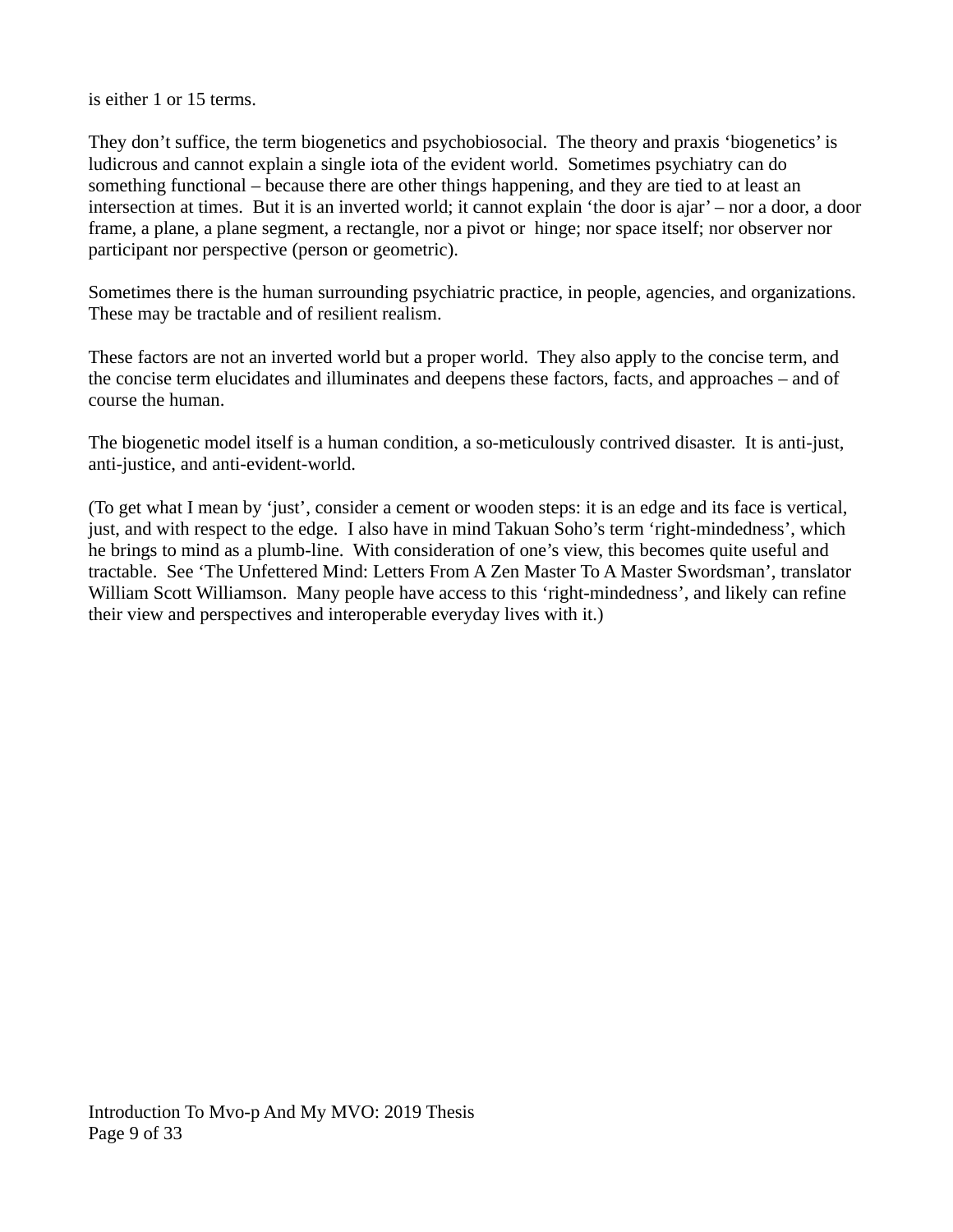# **Spelled Out**

functional, structural, linguistic, dialogic, biological, molecular computing (8) combinatorial and principle unfolding interconnected relational action-memes (8) philosophical, spiritual, religious, psychological, speculative on how we think and why and act (13) the reflective and the everyday, and resource in body and mind (11) the mental states, emotive states, intentional states, physical states (9) ease, illumination, difficulty, problematics, or neutral, or areas of combination (10) the three nen: sensation  $\rightarrow$  perception  $\rightarrow$  synthesis/reason (7) the six sense grounds: eye, ear, nose, tongue, body, mind (10) then: matter, feeling, thinking, enaction, consciousness, and the immaterial (9) and: the mental, existential, social, societal, experiential, physical (8) the reliable facts: reason, the external world, the present moment, and reality – this world – which seems similar to God (19) when we see the fusion of the abstract and the concrete we see the real world  $(16)$ the ten qualities: form, nature, embodiment, power, function, latent cause, external cause, latent effect, manifest effect, the total inseparability of these (21) action, quietude, dynamicism, tranquility, discipline, training, integration, differentiation (9) function as all functions, praina (5) world-space, beings, neither being nor non-being, nondual (8)

(Numbers denote word count.)

"This goes to 171."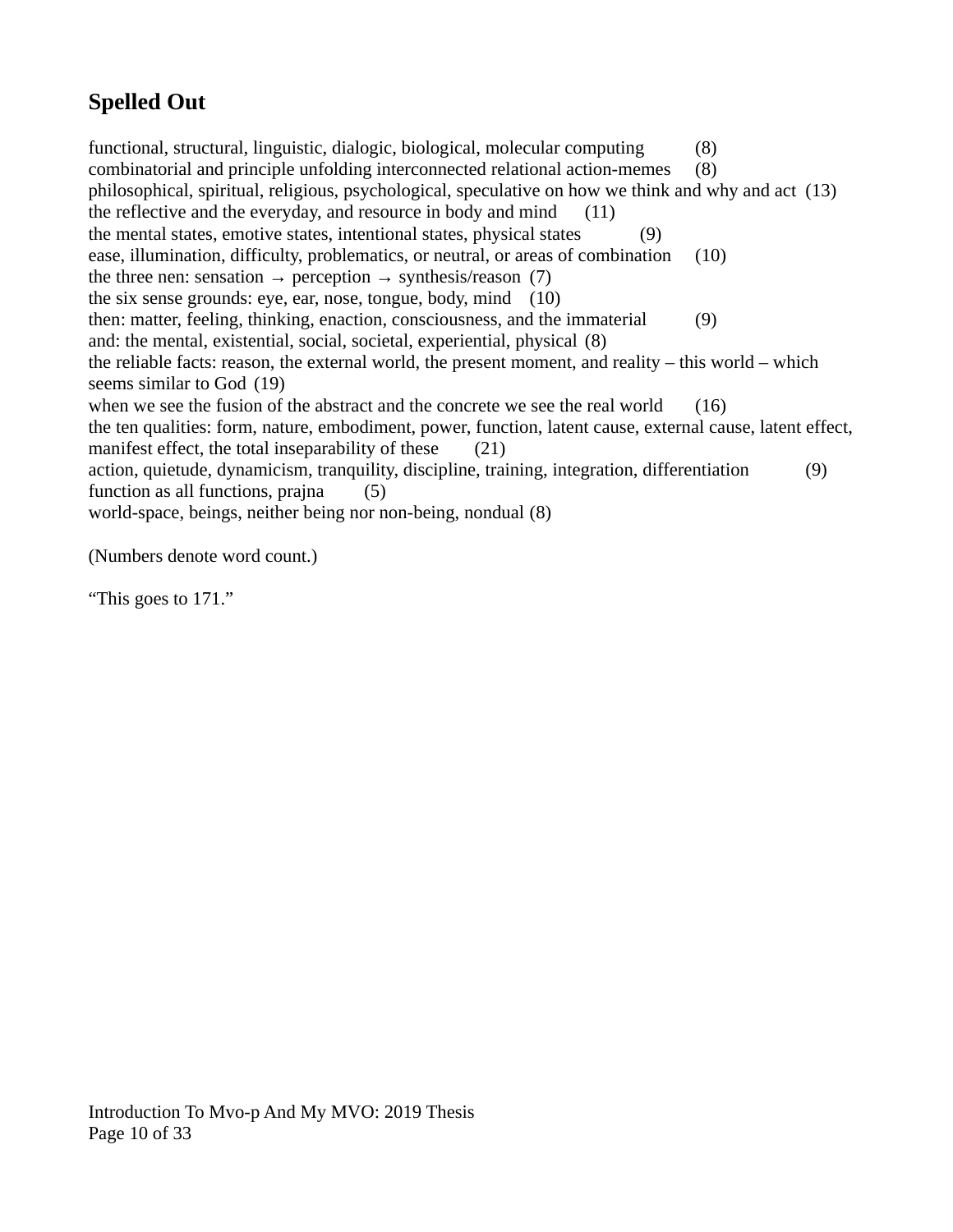### **Concrete Recommendations For The Psych Unit**

As part of my mental view and orientation (mvo) MVO: 2019 Thesis, I propose that the psych team:

- 1. Describe the situation, from multiple views, and in contextual, accurate, and complete terms.
- 2. Look for standpoints of the individual, person A, person B, person C; and that unfolding within a context and environment.
- 3. Describe context and an unfolding world-space, and the relational: thought-relational, socialrelational, philosophic-relational, world-space.
- 4. Describe things in terms of the domains of life (the mental, the existential, the social, the societal, the experiential, and the physical), and note their noumenal, phenomenal, and interconnected characteristics.[1]
- 5. Describe the grades of dilemma (crisis dilemma, significant dilemma, part dilemma, no dilemma, and no-dilemma) for each of the domains of life.
- 6. Involve the individual as participant, with access to merit and reason 'reason on the table' in all of this.
- 7. Be expert on the mind, and prepared to discuss it the mind, perception, the relative, and truth.
- 8. Realize and recognize actual, tangible experience and features of experience, from multiple standpoints.
- 9. Put in terms of interpretation and projection.

This would represent a fundamental shift, a redefined framework.

Right now psych unit psychiatry is none of this, and in my view the many relevant factors are omitted.

#### Footnotes

1. Then, if you're Buddhist, note that characteristics are, in fact, no-characteristics: when this is perceived and realized in mind, for oneself, then the entire domain becomes tremendously dimensional, and yields hidden treasures. (See The Diamond Sutra.) There may be difficulty, there may be merit, there may be ease, and a path out of dilemma, or a path to the recognition of a stable situation, of truth and penetrating reality.

Let me explain no-characteristics in this way. First, they can be neither being nor non-being, verb, function, a uniframe and a series of transframes, the relational, dependent arising, at-once and presentmoment, the thing itself as time unfolding, the thing next to, no-thing, etc. Second, they can be this: put two distinct points in a rectangle and say it's a closed system. But you can note there are not three points, so the number 3 is implied. What are the positions of the points? Logic can be involved: if one adds a third distinct and non-colinear point, then one has a triangle. So this is dependent arising, another world. And it is geometry for this closed-system world. Now a feature of that world. How realistic is that? Is one relying on Euclidean geometry or non-Euclidean geometry; and is non-Euclidean geometry ever implied in Euclidean space? And one can ask: is there and what of a point outside the rectangle or closed system? Is such a point possible? Is it there, potential, or possible in the

Introduction To Mvo-p And My MVO: 2019 Thesis Page 11 of 33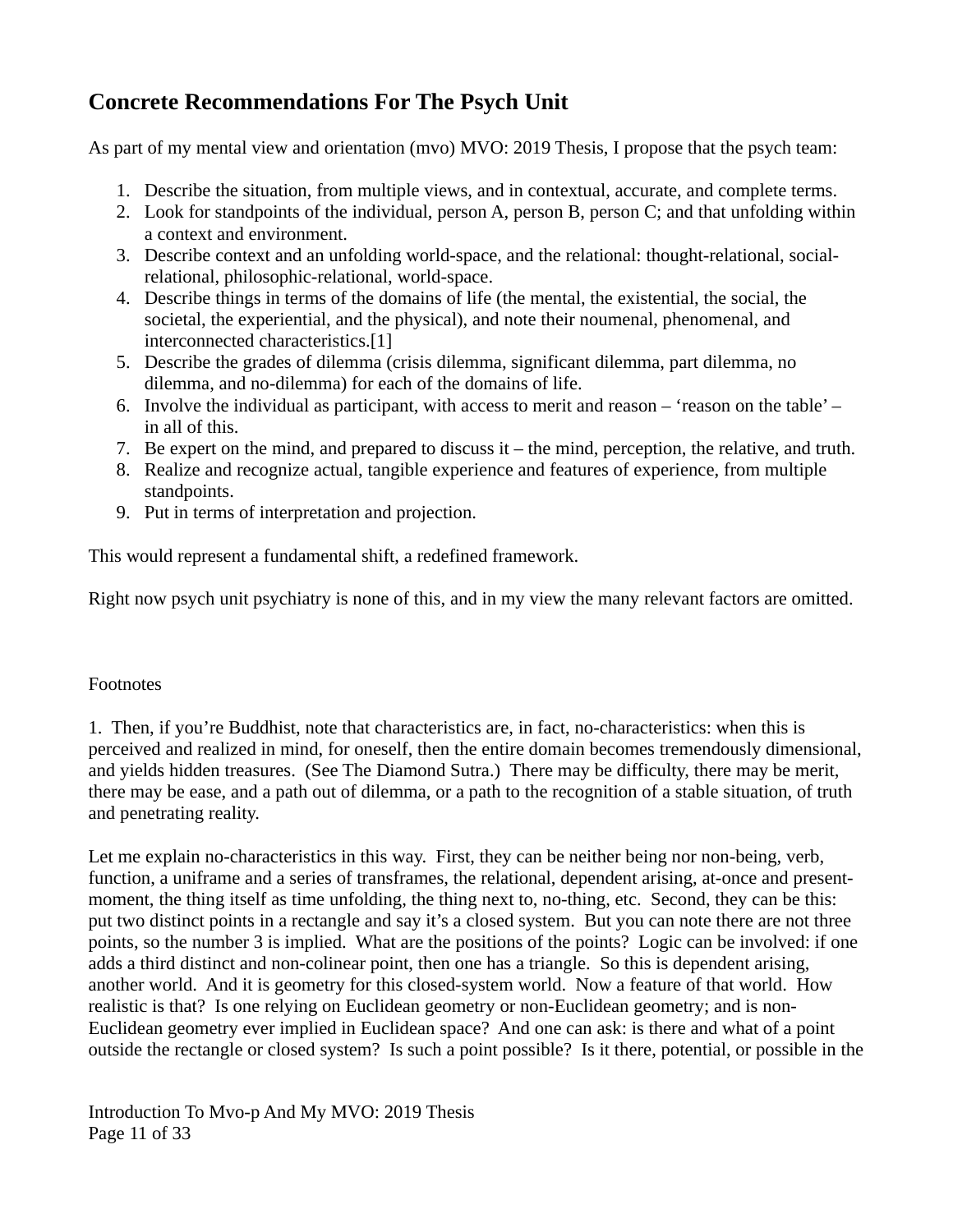past, present, or future? And is the system extensible, or not closed in yet another way? So one can ask this of the universe, or one's room, as well. And one can work with non-discriminating mind, and the actual present-moment seeing-and-body-breath-mind-view, and see this in one's very world, this world, and mind's world, all Mind itself, functioning, verb, nondual, and unfolding in the ways it does, yet nomind, just what it is. This is Zen. To penetrate, experience, and realize this directly is Zen.

So one might practically speak of a feature or what we call characteristic – but realize the above, contingencies in actuality or description, interconnections and dependent arising, the actual depth of the description realizing it's just a segment of reality (although perhaps a meaningful one), Takuan's Ten Qualities (Form, Nature, Embodiment, Latent Cause, External Cause, Latent Effect, Manifest Effect, and the Total Inseparability of these), and the helpfulness, variety, and limits of language. The actual fact matters. This is always from the subjective (things are of-), the interplay of the subjective and the objective, and the fact. In another sense there is neither the subjective nor the objective: the universe is an unfolding catenation. This unfolding from these multiple point of view, integrated, cannot be perceived by discriminating mind; it yields a space that is at once sublime, dynamic, and tranquil – and realizes the Suchness to things.

#### References

*The Diamond Sutra And The Sutra Of Hui-neng* translated by A. F. Price and Wong Mou-lam. Zazen. *The Lankavatara Sutra* translated by D. T. Suzuki. The everyday.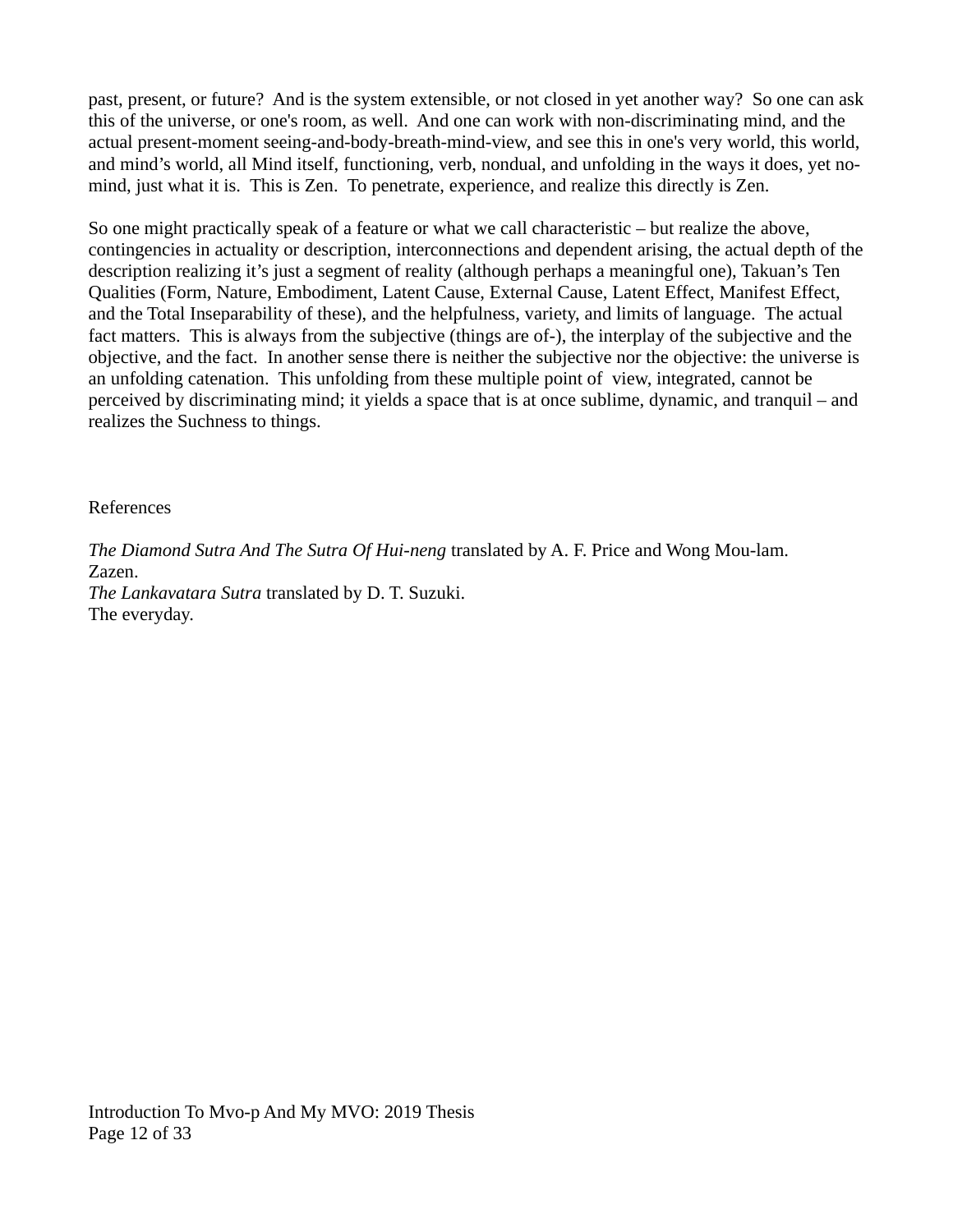# **'All Of The Above'**

Thus far I've described what I term mvo-p and 'all of the above'.

Introduction To Mvo-p And My MVO: 2019 Thesis Page 13 of 33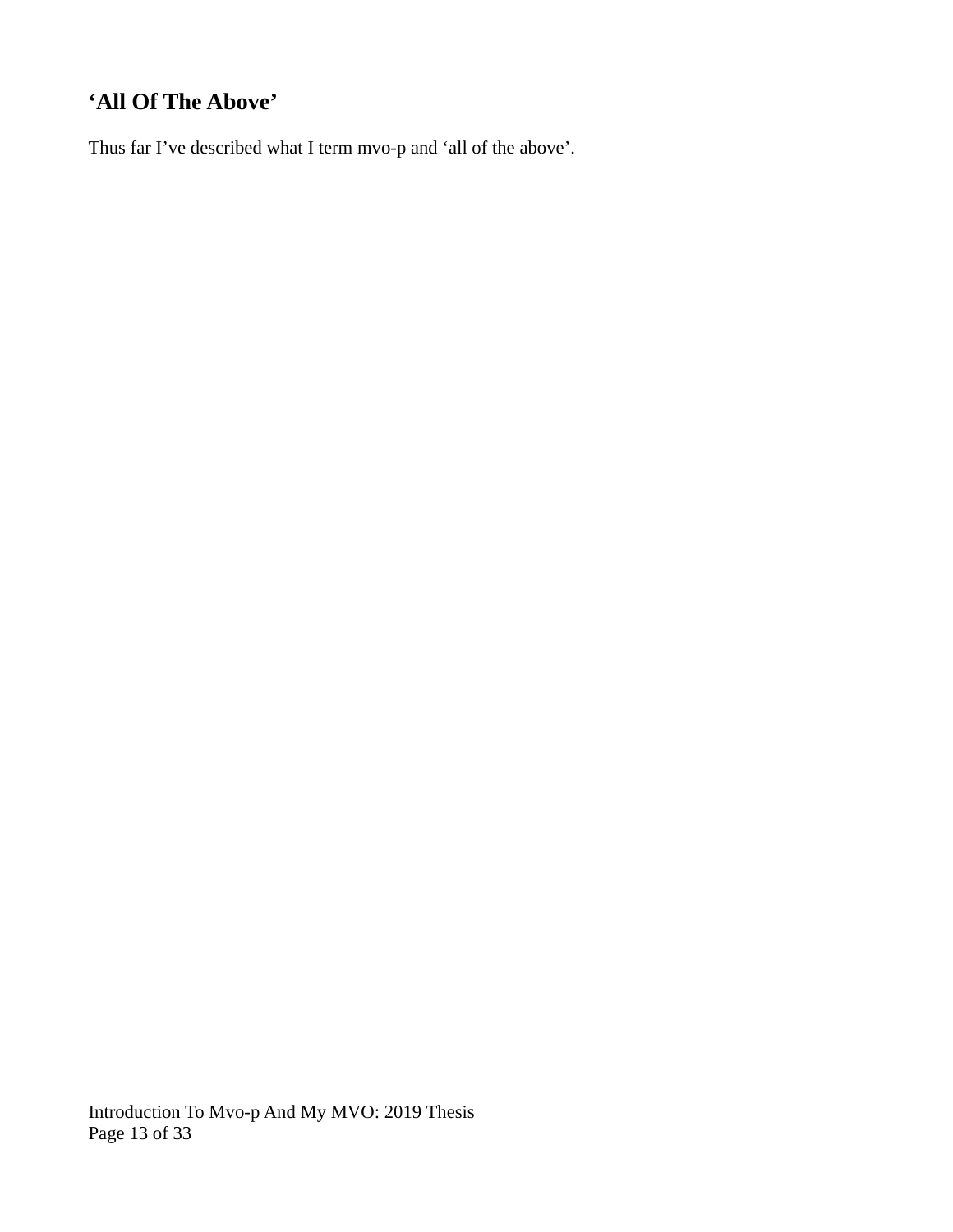### **PART TWO: A CRITICAL REVIEW OF THE CURRENT DISASTER STATUS QUO, THE PSYCH UNIT OR SO-CALLED BEHAVIORAL HEALTH UNIT, AND THE SYSTEM'S BIOGENETIC MODEL**

### **The Current Psych Unit: Some Basics, And A Dimension Read**

Having been through multiple psych units, I can attest first-hand to its idea and praxis. Psych units are usually isolating, bleak, desultory, and a landscape devoid of context and meaning. One's merit and standpoint is usually not acknowledged, but rather set aside a-priori, and a diagnosis of absolute deficiency is rendered a-priori decisis. Reason is kept off the table, and denied right or opportunity to. The individual is given no orientation, or opportunity to explain or justify, with the psychiatrist and psych team. The psychiatry itself (already indicated) is often directly unethical (things are fabricated, or the individual's actual intelligence is penalized behind a veil of technical pseudo-jargon), and even the genuine psychiatrist needs a better framework.

This may not be the case in some psych units, and those should be studied. (I was in 1 psych unit of 9 – an excellent statistical sample – that had excellent classes throughout the day (20 minutes each hour) with top-notch teachers and psych techs using excellent worksheets and participant discussion, intelligent material that just about anyone could benefit from. In some other psych units there were good classes, but these were few. In other psych units there were very few or no classes. This led to: one's bed or the hallway, for the entire day except meals or smoke breaks, as being one's existence for an unjustified period of time (weeks or months). And remember that you're compulsarily drugged.)

But in all cases it is the *psychiatrist* who is the driver of the representation of the individual to the family, the state, society, and the individual. The psychiatrist omits – always – all of 'all of the above', per the individual and situation, and represents the individual as absolutely deficient, the only recourse coercion and/or meds for life.

I hope that my read to things here, in mvo-p, 'all of the above', and my Thesis, points to a deeper, more profound, just, and dimension functional reality. This would include deeper modes of treatment; acknowledgment of explanation and merit; a language of orientation, disorientation, and re-orientation; a language in terms of the domains of life and the grades of dilemma and description within those domains and more; an acknowledgment of perception, reason, action, and world-space; and a sense of justice.

I also mean to point to, and clearly indicate in spelled-out terms, by my criticism in my MVO: 2019 Thesis, just the way to a dimension, vocabulary, logic, reason, realism, description, participant, explanation framework, theory, and praxis – and ultimately more paths seen as possible and actual, in this very world, or a better basis for human discipline and resource, whether it's for the individual, person A, person B, or person C.

There are difficult situations. There are at-ease situations. There are in-between situations, or mixtures. These need to be acknowledged and apperceived, and their true, actual nature seen and ascertained.

Introduction To Mvo-p And My MVO: 2019 Thesis Page 14 of 33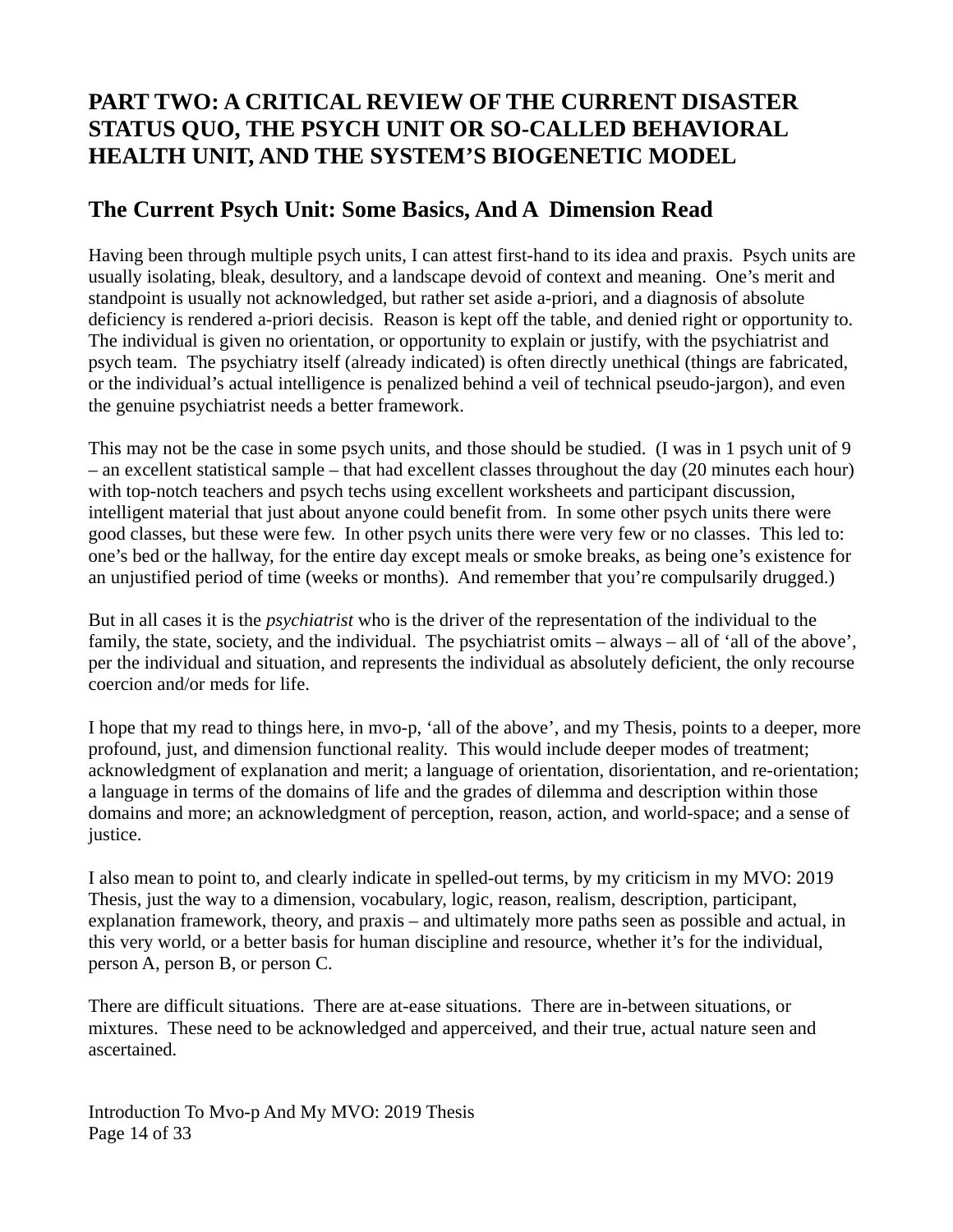### **The Current Psych Unit: Another Way To State A Point**

The following is from my paper *Another Way To State A Point, Vis-A-Vis Minsky (Solving Hard Problems).*

Here's another way to state a significant point of my Thesis.

In *The Society Of Mind* by Marvin Minsky, at one point he says that if we've tried all our usual means of solving hard problems, and the problem before us remains intractable, we can turn to lateral thinking, brainstorming, or meditation. But not so in the psych unit. (Why should the psychiatrist not introduce this strategy?) In a psych unit, it's: a diagnosis of absolute deficiency pointing to (so the theory goes) permanent neurobiogenetic malfunction, requiring meds for a lifetime, and as the only recourse.

Striking!

Other strategies and resources might be used (the resources of many types). Given thought A and thought B, and new thought C might be introduced, and the same for a logic, or the experiential.

The psych unit should not be a place of fixed, a-priori decisis, and ill-based penalty, but a place of explanation, re-orientation, 'to resolve', and 'all of the above'.

Even dialogue with the individual, on the events and context of the situation in question, is never brought to the table, much less a discussion of reason and these; the items of the complaint are never discussed, the situation is not discussed, and the situation is not factored out! Much less a relevant-life history that might serve to explain or re-orient, meaningful account, or a description and discussion of the various states including mental states, emotive states, intentional states, and physical states, and the situation as a problem to explain or solve or resolve in the first place, or to step to a new insight. Part merit may apply, full merit may apply, actions A, B, and C by the individual and person B may apply. But this is never brought to the table.

If one acknowledges dilemma, one is dismissed, further confined, and given meds for life.

The individual is not participant, in the diagnosis or its theory and basis. The initial situation, the complaint, the diagnosis, the basis for the diagnosis, psychiatric theory, the basis for the treatment, the treatment itself – none of these are ever discussed with the individual. It is one set of givens to which one has no access. If one challenges the idea 'mentally ill' in psychiatry's theory's terms, even though this term has not been explained by the psychiatrist, and even if one is reasonable in such challenge, then one is represented by the psychiatrist as more mentally ill than otherwise. One has no recourse to reason with the psychiatrist. (I had 2 exceptions to this, where I was able to dialogue just a bit on interesting things, intermittently during long stays; but not with respect to the situation, diagnosis, treatment, theory, etc., or their interpretations – these were givens.)

And because all of 'all of the above' is set aside, including the merits or part merits of this or that, and reason – reason 'on the table'; and because the psychiatrist is seen as the professional; and because the

Introduction To Mvo-p And My MVO: 2019 Thesis Page 15 of 33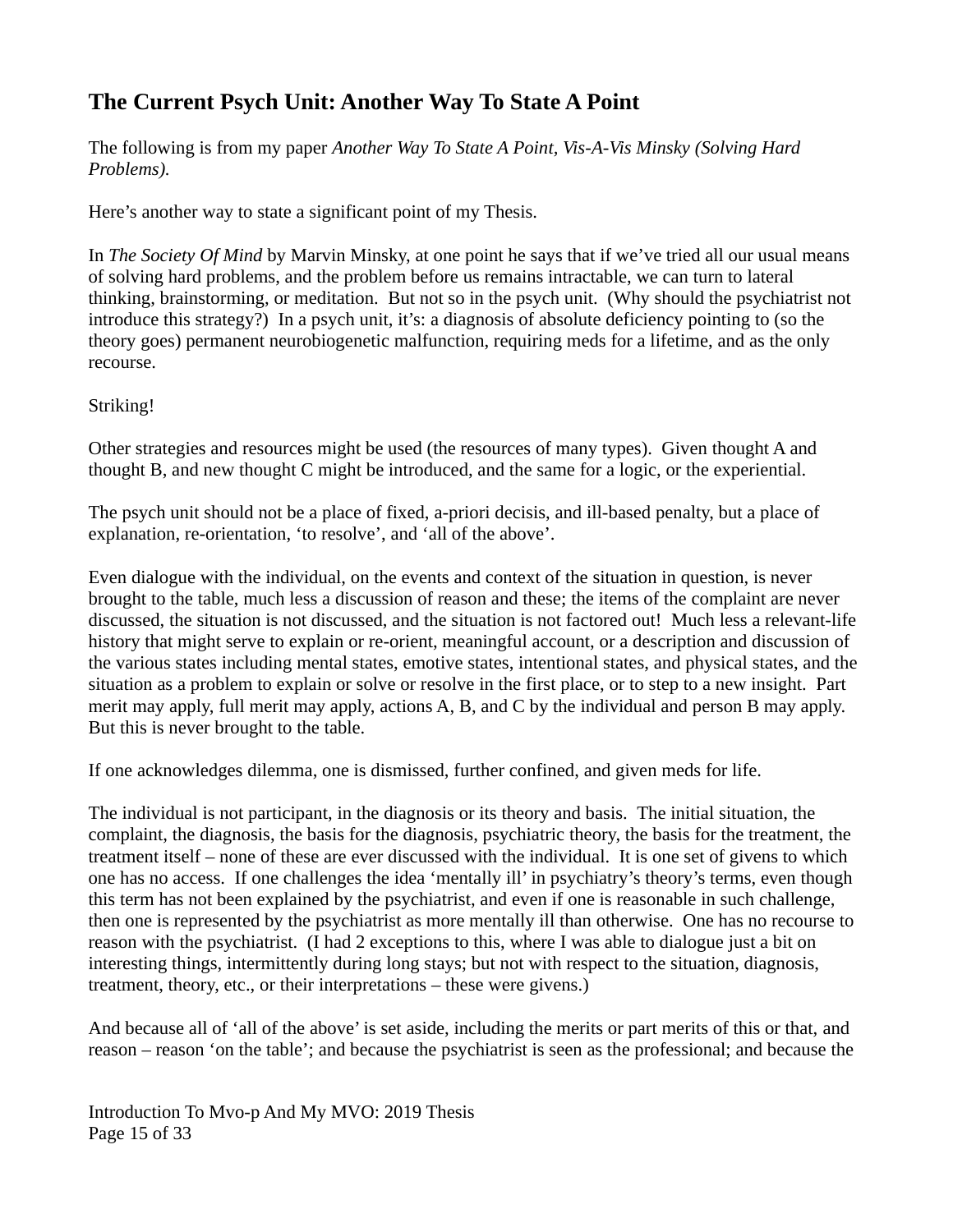theory is hidden, to the individual, and the praxis is hidden, to society – the individual has no grounds to defend himself or herself against the psychiatrist's statements. The individual has to spell this all out.

The individual is given no right or opportunity to explain, describe dilemma and no dilemma, and work with the tangible (tractable or not) – and to reason about it. The individual is given no right or opportunity to work with routine problem-solving, reformulation, or trans-frame strategies (see Minsky *The Society Of Mind*), in explanation or dilemma, much less lateral thinking, brainstorming, or meditation – or reflection and recapitulation.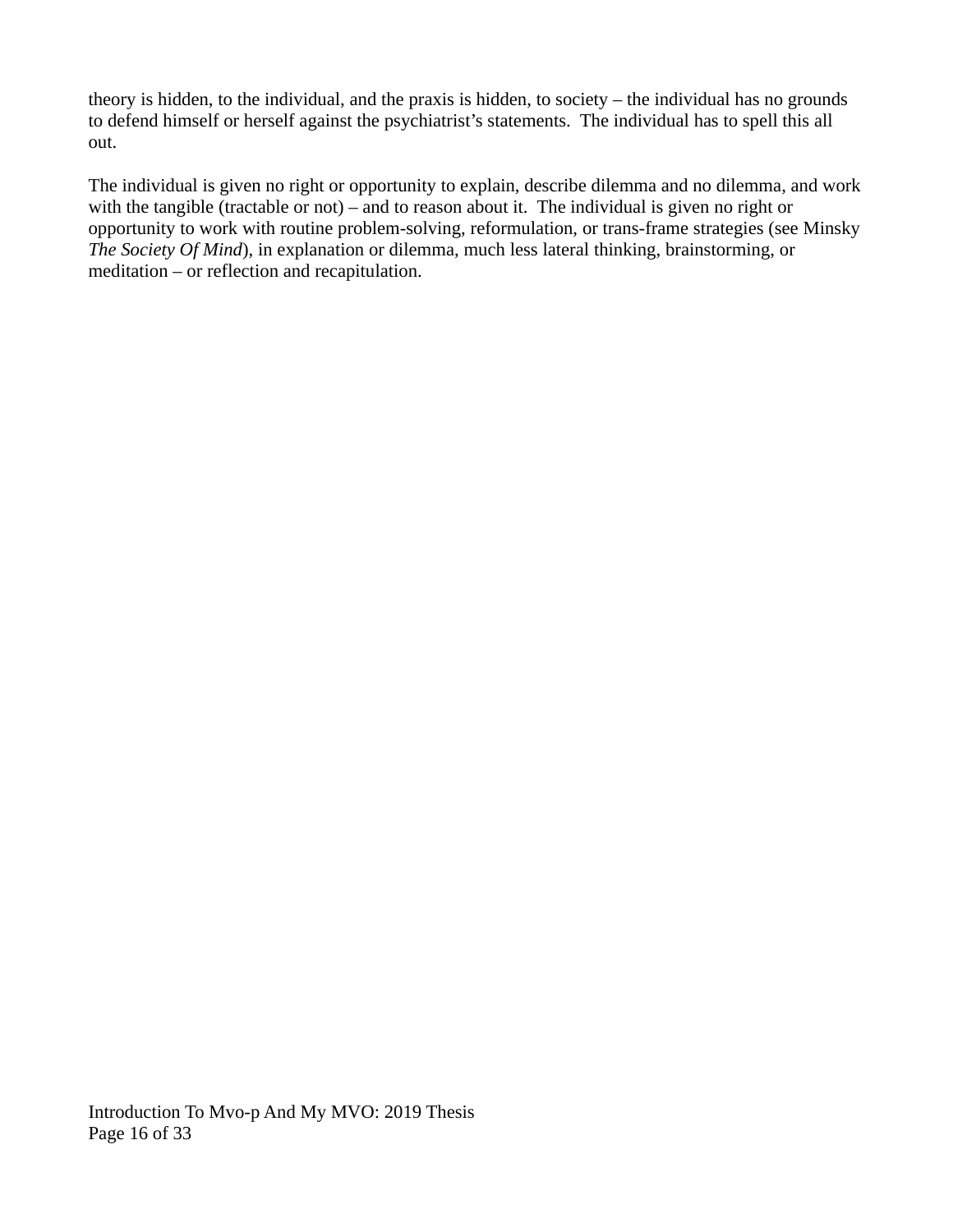### **The Psych Unit And Just, Justice, And Reason – And A Rights- And Right-Minded View**

#### EMERGENCY DETENTION AND SUBSEQUENT INDEFINITE DETENTION WITHOUT **CHARGE**

This is clarity term. It is etched and there is no alternative term for the stay at a involuntary commitment. It must be included in the set of terms for such a place (the psych unit of emergency detention and indefinite detention without charge) and type of commitment it is (involuntary).

It is a fake fraud alleged court system that approves and sanctions the emergency detention and indefinite detention without charge.

It is impossible to take reason anywhere but one's own self, colleagues, and notes. Reason has no effect anywhere else, except in the court system (fake fraud behavioral health court system such as one might encounter at a psych unit), the biogenetic model is 1) a given; 2) not explained; 3) cannot be challenged. All reason and testimony to one's own benefit or accurate renderings of events or total view of events, thoughts, reasoning, and expression are set aside in milliseconds.

The client has no preparation time with an attorney. Such contact should be set up a week before the first hearing, after the hearing, and in advance of each hearing subsequent, and afterward. It is far from the case, as it is. The attorney is never a defense- and rights-minded attorney, and often may even be hostile or supportive of the de-rigeur and status quo; and not serious on behalf of the client.

The client may get zero, one, or more questions in before being cut off. In any event, no more than 1-3 minutes is ever allocated the client in court testimony on his or her own behalf. But the net effect sentence is 1) emergency detention and indefinite detention without charge, supported and sanctioned; and 2) a lifetime sentence of treatment and what often may be significantly debilitating meds. (Meds are punishing, and the inpatient and outpatient psychiatrist is unilateral and sans dialogue, or dialectic with the material.) To be clear, in a so-called behavioral health hospital, upon one or more involuntary commitments with the always-present a-priori diagnosis and unilateral, anti-dialogic treatment and presecription, the psychiatrist believes and the system and one's immediate society will enforce a subsequent lifetime of treatment – decade after decade after decade, 30 years and ensuing, a lifetime, for life. It is stated as such, if one knows to ask; and such terms then are expressed; in any case, it is enacted. For an alleged (accurate or not, poorly-assessed, sometimes fabricated and lies) description of a defect in behavior. Not murder, not rape, not financial fraud – an infraction of some code of behavior, a code that is ad-hoc, arbitrary, arbitrarily applied, and excludes the individual from all participation and dialogue; and always sans dialectic with the material. Both the charges and the three-tier map are hidden, by design, and the charges are never presented, and if later, never in a timely manner, not even for one's defense or personal appraisal.

The client is not informed by an attorney or other person of Law, legal right, the concept of Right and rights, nor what due process is, or is alleged, in such a circumstance. Nor of common sense views, and the sane discussion of the charges of incapacity before one, nor of the facts alleged or actual.

Introduction To Mvo-p And My MVO: 2019 Thesis Page 17 of 33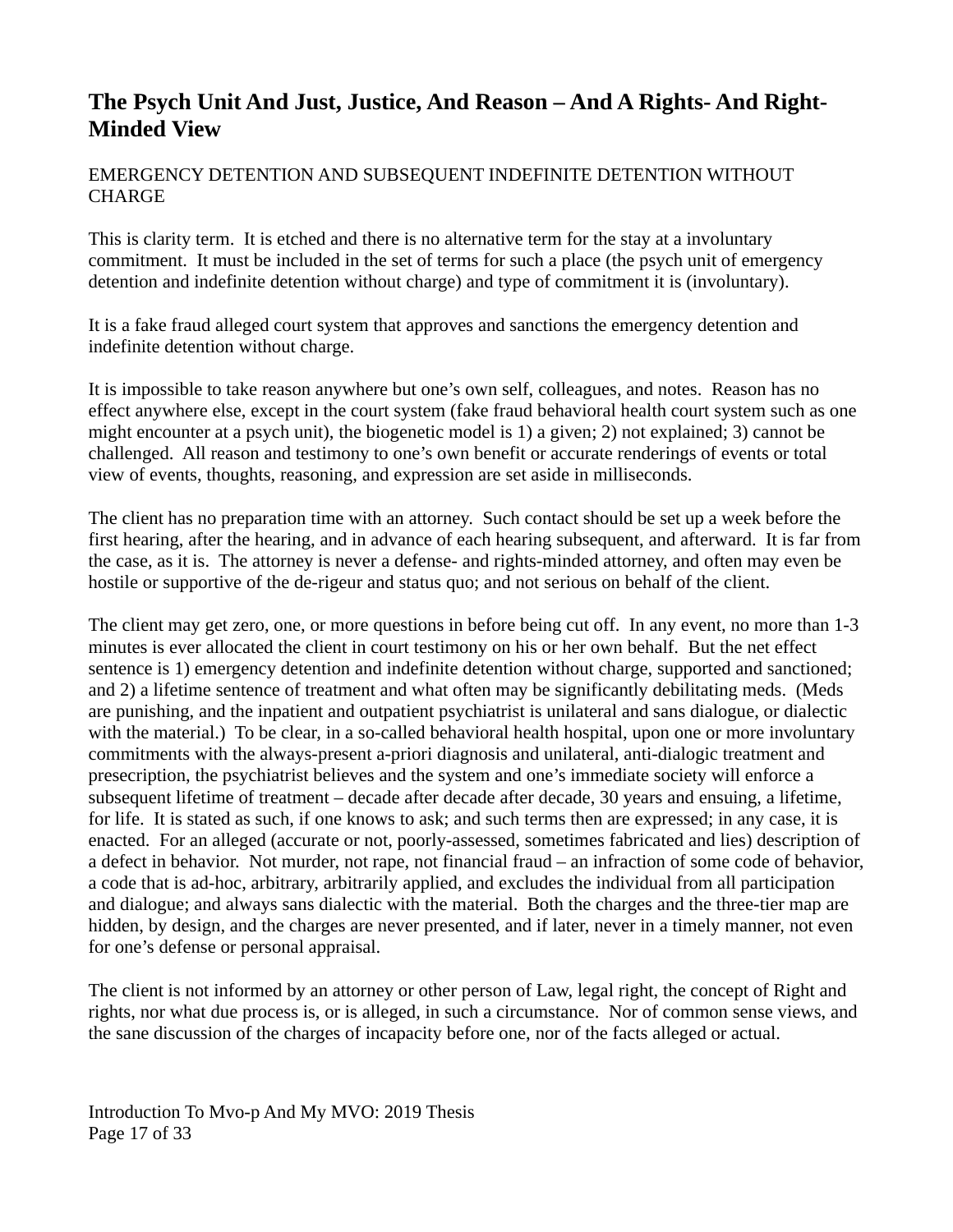Usually the 302 commitment papers (describing the terms of the event and rationale for an involuntary commitment) are presented the client not at all – that is, are never presented the client. When they are, it's the night before an extension 303 hearing, not the initial 302 hearing. In such a case, the 303 petition is not presented the client. The 302 rarely is.

In addition, the biogenetic theory and praxis is never explained to the client, and the individual is up against a system that retains all its own knowledge to itself. This is the psychiatric model. Therapies, the mind, the view, the interpersonal, the action, the world-space, the mental states, the intentional states, the emotive states, the situation, the record, the facts – these are never discussed, none of them, and not as a set, which they should be; this should be the case, 'all of the above', and the complete picture. Never is a dialectic with the material allowed, permitted, sought, or enacted; it is denied right and Right to.

This is the case in a psych unit. This is what Free or otherwise Americans are subject to and go through. Ontologically free being free persons, and rights-minded, and rights-retaining, and supportive persons, Free Persons, or not. Merit and de-merit are never on the table.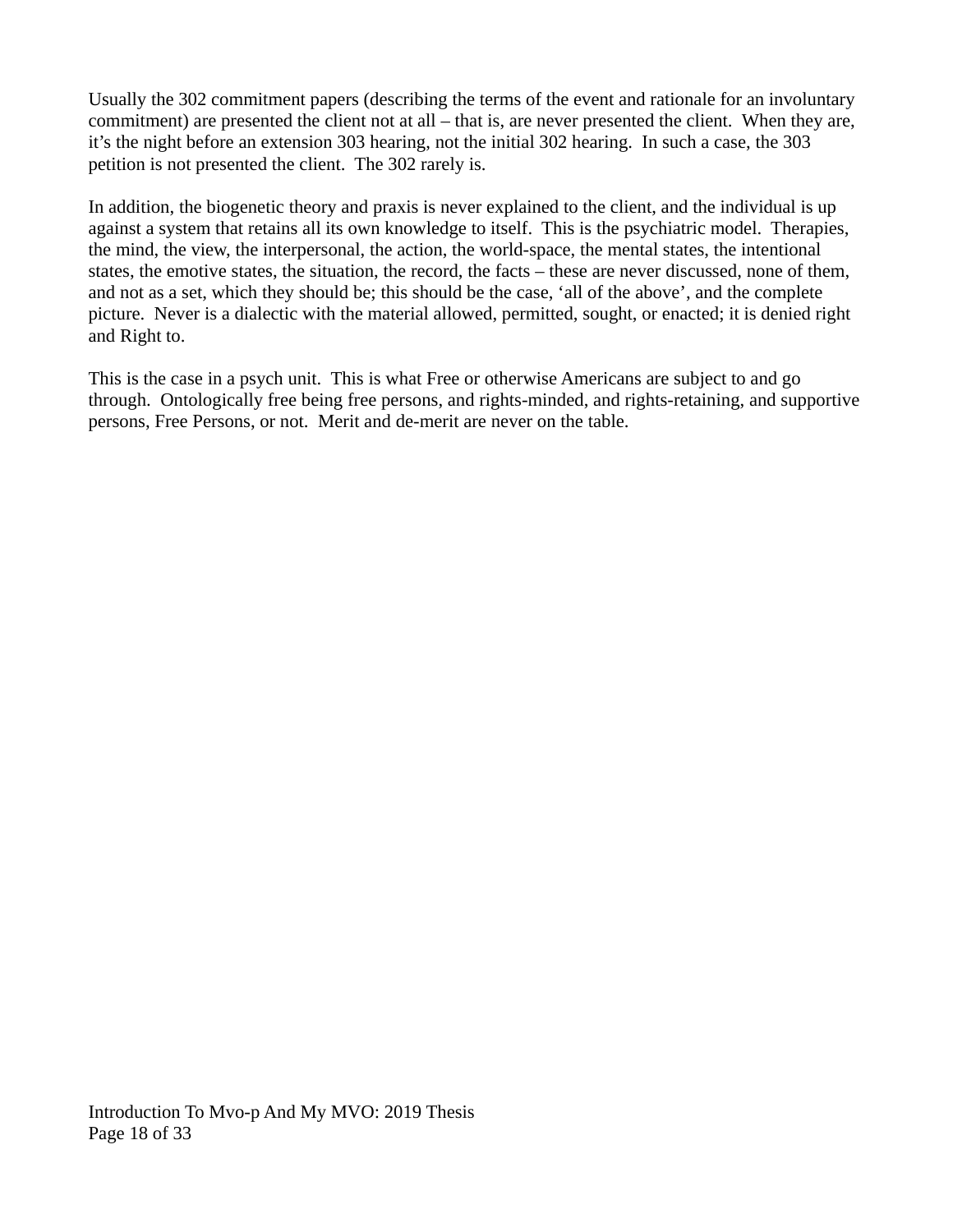#### **3-TIER MAP**

There is never a map provided the client  $-$  a 3-tier map. This 3-Tier Map must be a right:

- Tier 1: the original action or such alleged, such actions, and their set;<br>• Tier 2: the man of these to the diagnostic checkboxes in the DSM or c
- Tier 2: the map of these to the diagnostic checkboxes in the DSM or other, the specific points of failure indicated by behavior and extrinsic states – in the medical, DSM or other, biogenetic model;
- Tier 3: from that, the diagnostic term from the DSM or other (that is based on sets and counts of Tier 2) biogenetic model. It is denied, or doesn't occur to one the client that he or she can expect this or should think of it, to ask for it.
- THIS NEEDS TO BE A RIGHT, TO HAVE SUCH A 3-TIER MAP SET, A RIGHT TO THE CLIENT (INDIVIDUAL) AND HIS OR HER DESIGNATED REPRESENTATIVES OR COUNSEL IN REAL TIME AND SUBSEQUENT. IT NEEDS TO BE PART OF THE DIALECTIC WITH THE MATERIAL.

IF CRITERIA OTHER THAN THE DSM OR LIKE ARE USED, AND THESE SHOULD BE MORE REALISTIC, AN MVO-P DERIVED GRID AND CRITERIA, THEN THIS MAP SHOULD REFERENCE THAT AND CONCOMITANT SET.

#### THIS 3-TIER MAP CAN BE SEEN OR VISUALIZED AS 3 LAYERS OR PLANES THAT ARE SKETCHED ON AND GRIDDED, THEN RELATIONALS AND MAPS AMONG AND TRAVERSING THE LAYERS OR PLANES.

There is no map. In addition, the charges themselves are never outlined and detailed with the client (so-called 'patient'). Communication with the outside world at a psych unit is limited or often censored. The treatment is 100 percent coercive and involuntary, for an involuntary commitment. It is 100 percent adversarial and unilateral. It is anti-healing, anti-resilience, anti-merit, anti-things on the table, anti-recognition of value, anti-Freedom (and Freedom must be Free). It is exploitation. It is somewhat classist, and also a blanket accusation system, hidden in its descriptors of the client, who often has no recourse. Often it takes years to assess what the situation was, in the minds of the treatment team, at a given psych unit, and likely repeated subjection to such injustice.

The thinking might be, "well, it's a lesser event than an intentional crime; so due process requires lesser formality and time dedication". But this is an inverse logic, and belongs to an inverted world. If the event is lesser, but rights to a detention are granted the state and psych unit, then the individual should be protected as much. Because the charges of misconduct are lesser and either etched either way or more grayscale, the protections should be significant. Not less. Less and non-existent is anti-just, antijustice, anti-due process, anti-protections, anti-rights, anti-Right, anti-freedom, anti-merit.

In addition, once one is one time determined by the psych system and state, that event and rendering is thenceforth used against the individual – for the duration of that individual's life, decade after decade after decade. It is the psych unit's decision to a) a-priori decisis render the individual psychiatrically unfit, mentally disabled, and incapable of routine life without controlling, coercive, or (allegedly) corrective medications – never explained to the client, and due to the biogenetic model theory of

Introduction To Mvo-p And My MVO: 2019 Thesis Page 19 of 33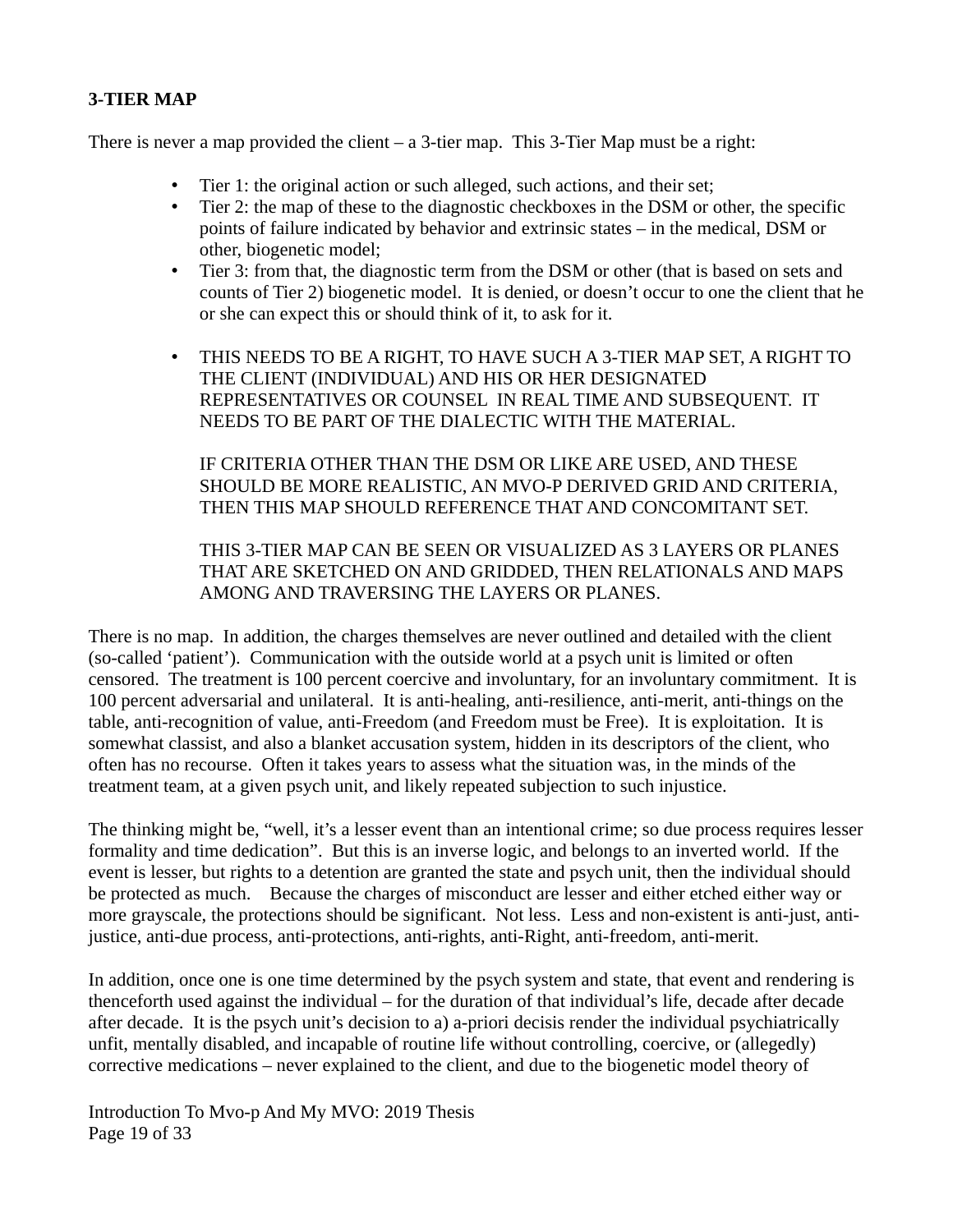permanent biogenetic malfunction, that cannot, again, be healed, discussed, and is denied right to being on the table. No 3-tier map is ever provided, and the reasoning is hidden from view, to the individual. This is systemic and procedural and of the psychiatrist's theory and praxis. Thus, the first psych commitment becomes a life sentence of involuntary treatment on disability-enforcing (and this may be a new status for the individual) treatment, psychiatric visits, expense, and meds.

Note that psychiatry is the basis, in the minds of some, a key component, of 'the clinical medical model as the basis for all of life, of 1776, and in abrogation of rights, justice, liberty, liberation, freedom, and a free state'. It is not the peaceable enjoyment of life, but the denial of access to so much that is routine, exemplary, and just about much of life for so many.

It has met the American-Global (each culture and nation has actual and potential value) Marxist Zen Buddhist Soviet, and this report is an indictment of the goddamn system, psychiatry as the biogenetic model that presumes to explain all of life, rights, right, society, the individual, the social, logic, esprit, and suffering (or, in Buddhist terms, dukkha); and liberty, freedom, and liberation. It excludes – or tries to – and tries to preempt – all of analytic thought and participation by those it exploits, as well as dialogue, the dialogic, dialectic with the material, and religion and philosophy. Its system is cruel and inane. It can be deconstructed, and this report is one such facet. This document includes mvo-p, a refreshing and realistic alternate model, an actual model, a true model, that can be used, and that cites 'all of the above', from ancient to modern thought and praxis, theory and practice, the fusion of the abstract and the concrete. Mvo-p, I insist, must be used in all American psych units; and this must be mandated by the state and the people, We The People.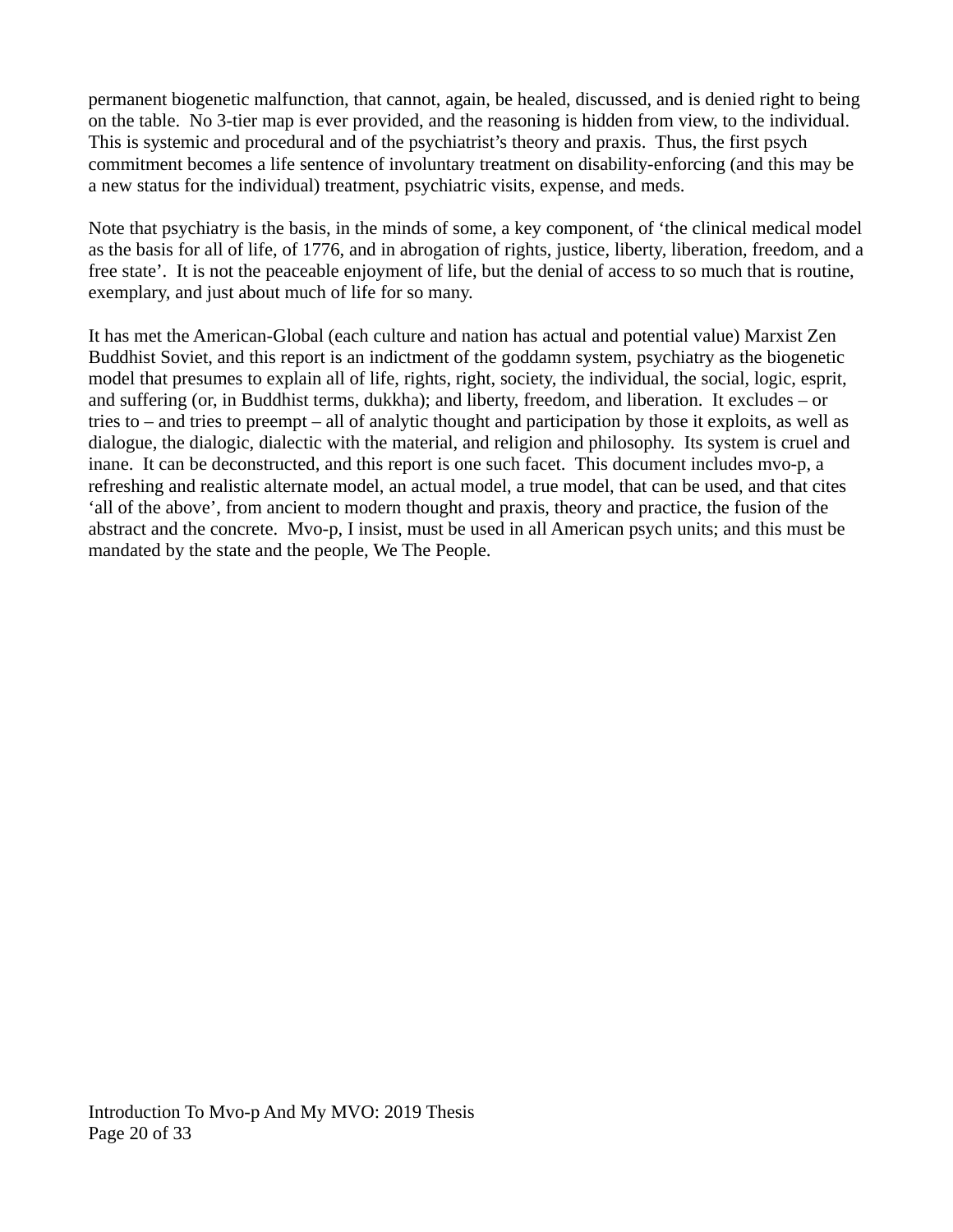#### **REASONABLE SET OF TERMS AND RATIONALE AND DESCRIPTION**

Things like 'mind', 'view', 'event', 'merit', 'merit of person A, B, C, the individual', 'dialogue', 'dialectic with the material', 'things on the table', 'the range of merit, demerit, and neutral', 'mental, emotive, intentional, and physical states', 'description in real world terms', 'a list of merit and demerit and neutral' on the individual and others and the theory, 'the world', 'the world-space' before the individual, 'the interpersonal', 'ethics', 'the ethic of person A, B, C, the individual', 'the ethic of the psych unit', 'an ethical system', 'the mental, the existential, the social, the societal, the experiential, the physical', 'the everyday', 'the routine', 'baselines of these and variations within and with respect to these', 'the environment', 'the context', 'establishment of fact in an equable manner', 'ability and merits that are present', etc. – none of these terms and phrases and ideas are part of the psych unit's (nor mainstream APA psychiatry) vocabulary, dictionary, encyclopedia, referent systems, or expression; nor its praxis ever at all. In fact, it is to refute these by omission, suppression, setting them aside, direct contradiction of them and their set, and denial by the biogenetic theory of their relevance or validity or soundness.

Only the biogenetic model applies, in the psych unit.

Only the biogentic model applies, in court decisions.

#### A STATEMENT

A synthesis of several verses by Nagarjuna in his book Fundamental Wisdom Of The Middle Way says, "When we see the fusion of the abstract and the concrete, we see the real world, before us."

When we see a step on a stairway, we see the edge and note that the vertical is there, it is material, and so is the surface horizontal, the meeting point the edge. The rectangle is mathematical and abstract; the matter is matter and concrete before us; and it is their fusion – this set of rectangles and lines and plane segments, in fusion with the concrete matter (wood or steel or concrete) – that is the step before us, and this is its function, it along with space and the spatial-temporal.

This architecture with what is before us – we can see that we also have an architecture of mind, ethic, action, view, the interpersonal, and 'all of the above'. The mind and so forth is a different type of architecture, in this, than the stairway, steps, and a house, art gallery, or corporate office; and a forest and wilderness and river and town. But it is architecture, and we as total beings – the physical and the mental and world – and body-breath-mind-world-space – are this, also.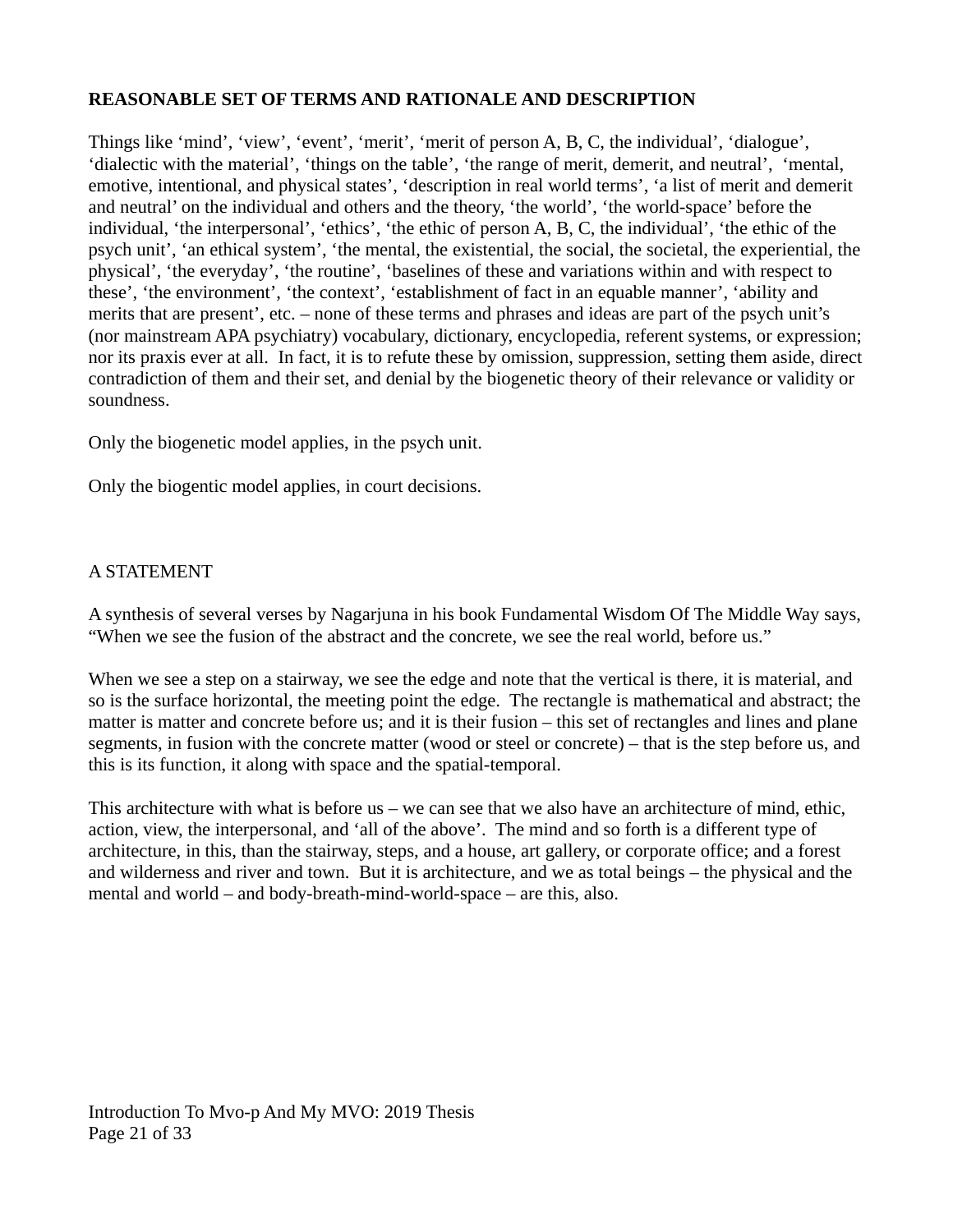### **FURTHERMORE AND FURTHER NOTES ON THIS THE STATUS QUO**

Me: There is the free exercise thereof (free is a special term), the right to free-oriented representation, the right to study, contemplate, reflect on, and enact or share or keep to oneself, in the way of truth, wisdom, and self-determined reality, in support of others and their right to do so, the text, word, video, lecture, sermon, teisho, teaching, guidance, insight, subject, annotation, sound, object, inter-connection, gradient, function, strategy, evident or implied, reason, and truth-space, and world-space before one.

There is Taoism, Islam, Buddhism, Christianity, The Indigenous, The American Indian, Secular Atheism. And so forth.

There is Mvo-p.

There is a sense of place, for the individual and group and nation.

- - - - -

A Place

The Psych Unit

The individual.

It is isolation.

It is intended isolation.

It is intended isolation with 1 variable changed.

The variable, it has been concluded by science, is the only relevant variable, in objective fact.

This is a-priori decisis.

The modern psych unit in the United States, put there by a certain category of psychiatry, with a certain biogenetic model medical (meds-only) model disorders model and paradigm,

- - - - set {} set {} of object 1, ... n set  $\{ \}$  of object 1(type m), 2(type m+1)l, 3(type m+2), ... n(type m+n)

the and an axiom system

Introduction To Mvo-p And My MVO: 2019 Thesis Page 22 of 33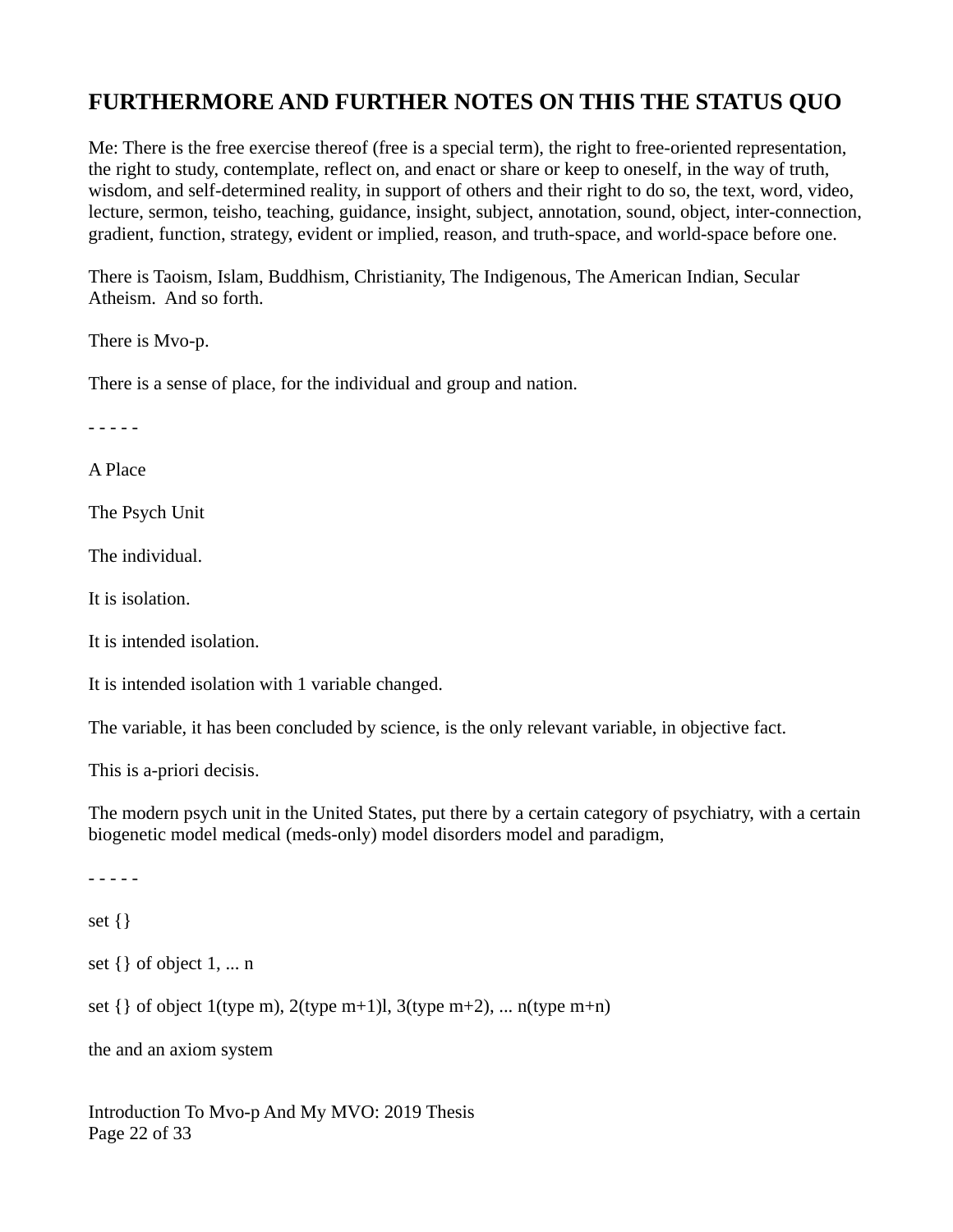mathematics and entire domains of mathematics

geometry

projective geometry

euclidean geometry

non-euclidean geometry

statistical geometry

s[o] 3-space geometry

geometry of annotation, experiential, and spatial

Oh, say can you see, by the dawn's early light, what so proudly we hailed in the twilight's last gleeming, whose broad stripes and bright stars, through the perilous night...

Francis Scott Key

The Star-Spangled Banner, The National Anthem, United States Of America

say

say, to write things down, of-

say, to write things down, five statements, at-liberty and with available right to, write down using pen and paper and one's own gesture, five statements on a sheet of paper, of one's own, at-one's own liberty, insight, observation, logic, and direction.

they say, well, the individual a-priori decisis does not have the ability to ... not any!

of what of 5 or 15 or 100 items and actuality of merit in my count that one does not have? Precisely which one?

thus, this right is denied, or omitted, or available fact and well interval and evidence, is omitted, not asked for, not permitted, not cited in a hearing or state court, not

this is the biogenetic a-priori determination of absolute deficiency model. It is a clinical medical model to explain all that is human, or to set it aside and yet explain all that is human and world-space. Te an

Introduction To Mvo-p And My MVO: 2019 Thesis Page 23 of 33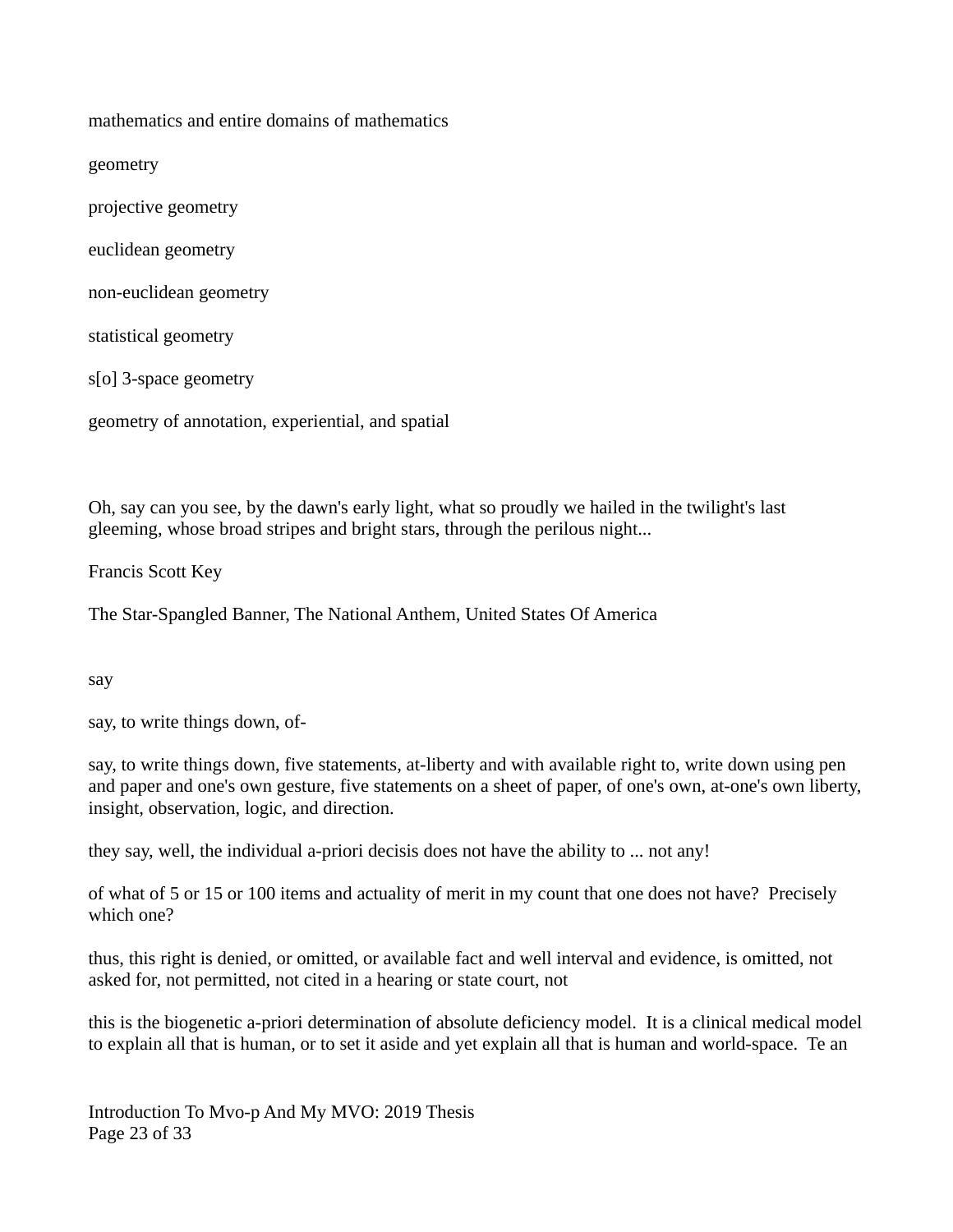inverted world, such biogenetic etc. model and praxis. It is cruel, unjust, anti-just, anti-justice, exploitation, and immense. It is bizarre.

Dogen: Maka Hannya Haramitsu (From Dogen's Shobogenzo)

given matter, feeling, thinking, enaction, consciousness (a set, the five skandhas); and, the immaterial

matter is the immaterial, the immaterial is matter; feeling is the immaterial, the immaterial is feeling; thinking is the immaterial, the immaterial is thinking; enaction is the immaterial, the immaterial is enaction; consciousness is the immaterial, the immaterial is consciousness.

prajna is matter, feeling, thinking, enaction, consciousness

prajna is the three times (past, present, future)

prajna is the present moment

prajna is the six sense set (see, hear, smell, taste, touch, think) and the six senxe grounds (eye, ear, nose, tongue, body, mind) and the ....

prajna is the six paramitas (giving, pure observance of precepts, patience, diligence, meditation, prajna

[ Note: prajna is wisdom, accurate perception, the perceptual unfolding indicateds and facts of intellection and the integrating supportive factor of love, etc... ]

rectangular frame (geometry) to audio speaker (matter, object) the immaterial is matter.

matter (ink and paper) is the immaterial (the apperception of the term, syllable, word, sentence, and paragraph, and unfolding meaning thereof, in potentially noumenal and also relational and keyed ways, to the thought and rotating, edged, studies, a noted concept, a thought or series or world of thought- and thought-space, the mind and perception and view and working material, in aware fact-object-space, reflective and of this very world and self and relational) that becomes later a thing stored in mind, or a later manifest effect of the external-to-inner-awareness cause, perhaps latent to be manifest at some later time, after some interval of duration, in this very world, 3-space, of- things, 'another', and projection or gesture or motion or speech or action, or reflection, posture, thing written, thing said, thing noticed, things lived in and of and expressed or set for(th).

likewise for room, one's own room, a kitchen, a living room, a study room, a library, a lecture room, a laboratory or research room, a corporate office room, a boardroom, a judicial chambers room, room to express, do things, and maneuver, and motion, write things down, say things, and observe-participant, and take action or not, or say evidence or gesture, or not, or annotate in logic, truth tables of is it, this is, pertaining to, and postulate also, and truth trees, and tables of s[o] and arrows and sets of

Introduction To Mvo-p And My MVO: 2019 Thesis Page 24 of 33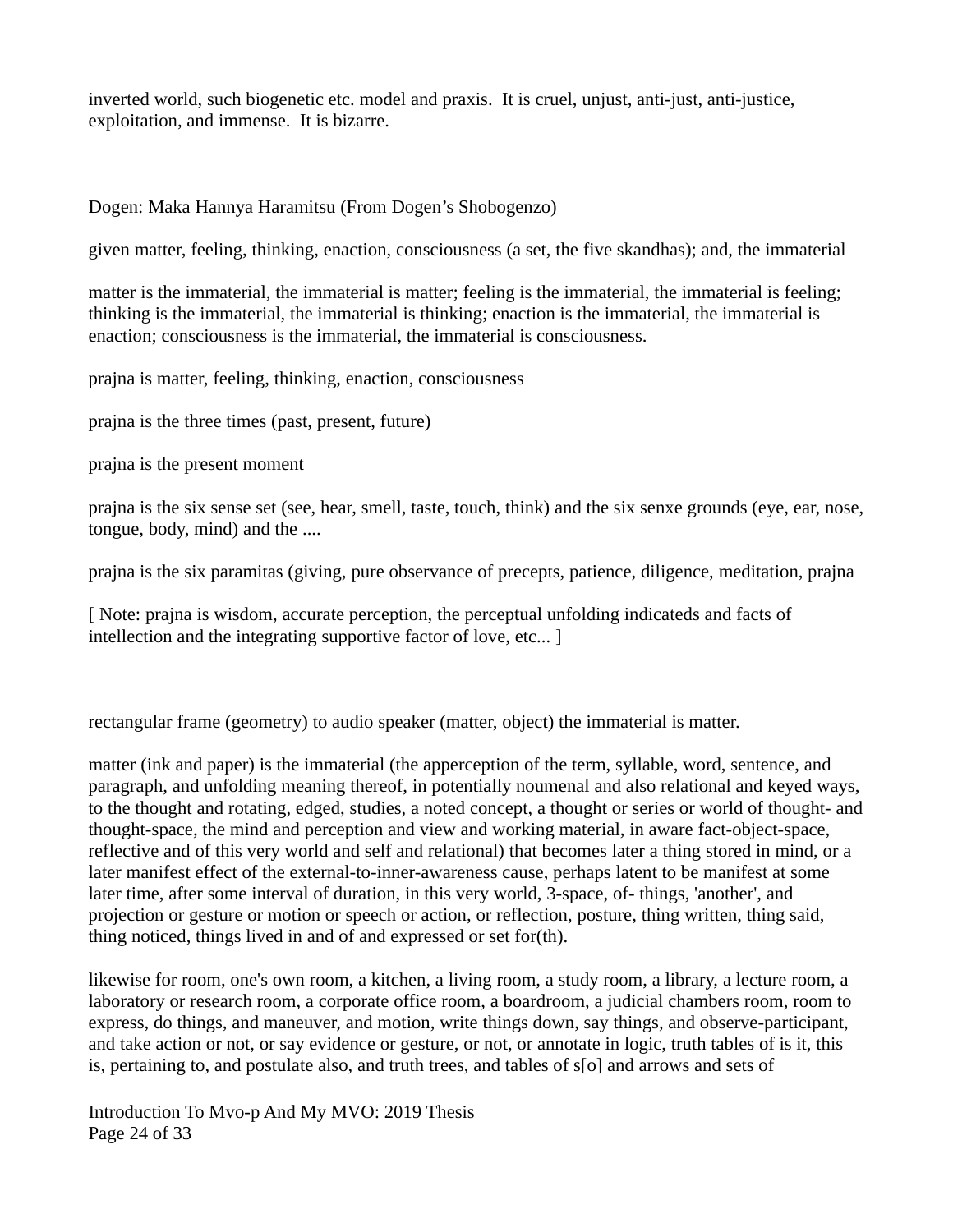transpanes(written)/transgrids/transframes, six theories of justice say john stuart mill with truth, ideal, fact, and unfolding through time, Aristotle three statements from third paragraph in On Interpretation say 15 terms and indicated potentials, fact, and available reality, and five unfolding things among relationals and connexions among those….

likewise for the architecture of mind, ethic, view, action, the interpersonal, the world-space, and 'all of the above'... thru to the nondual and the totality of things.

Dogen – thinking is the immaterial and the immaterial is thinking. Things in journal, annotated of, and in formal reports of, things testified to, and things of effect, and evidence of, and enaction or quietude of, things noted of. The interpersonal, view, gesture, and world-space.

Actual fact and events and no-things.

those secular atheists very independent map to secular layer-type thing logic evidence reason expression free protected at-liberty ascertain the world itself the thought the things in print or said the accuracy and validity of is it valid or invalid or sound is, given the set {statement 1, statement 2}, a third statement 3 possible what it do, what is it, what is the evidence of, what is not said

#### Wittgenstein

logical space is infinite one can always insert a point into logical space each point in logical space has color

it is possible to represent one can represent a picture

the book tractatus logico-philosophicus (Wittgenstein) the book the emotion machine: common sense thinking, artificial intelligence, and the future of the human mind (Minsky)

Introduction To Mvo-p And My MVO: 2019 Thesis Page 25 of 33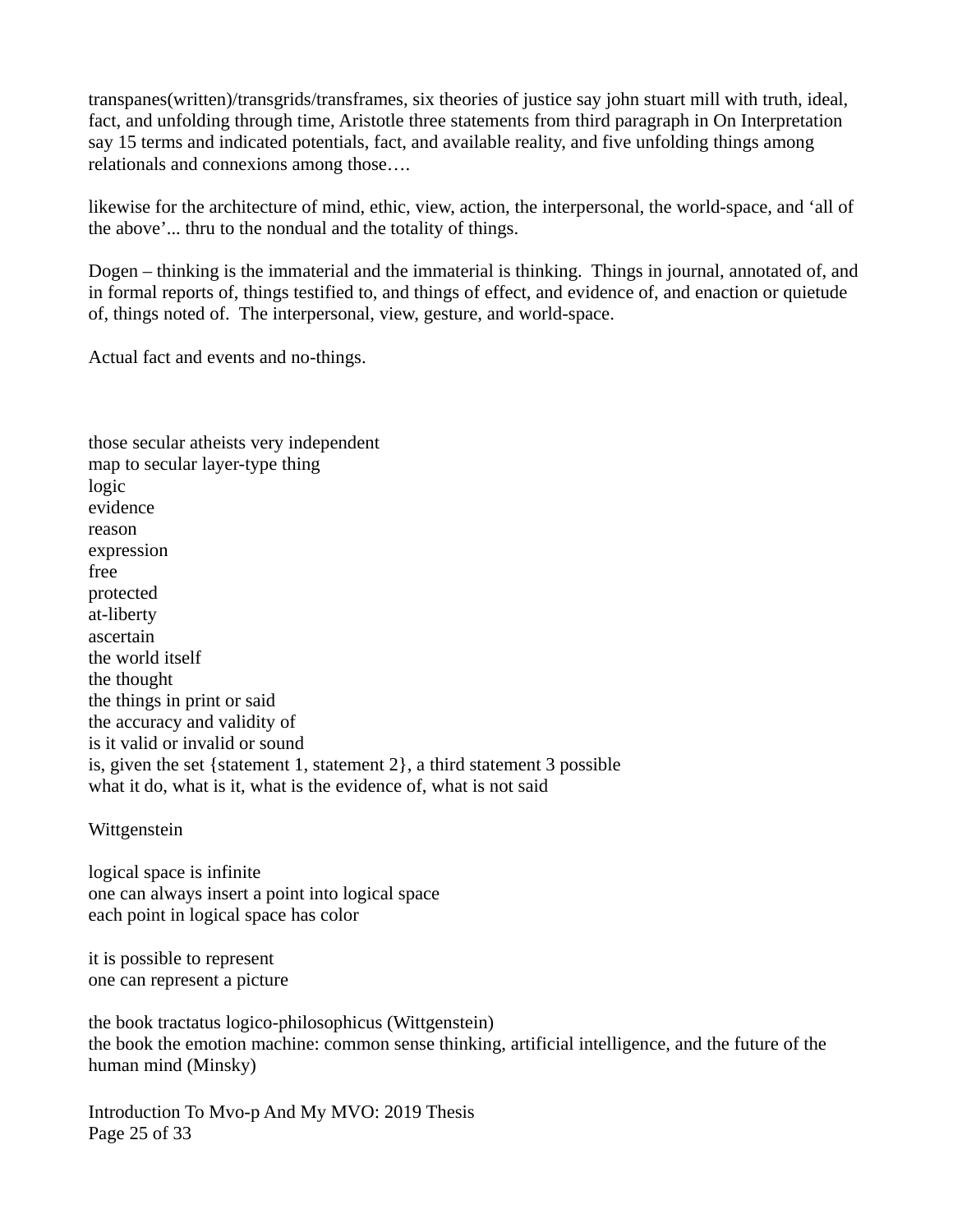#### contradistinct juxtaposition to

their system say, thinking is immaterial, and all evidence thereof

is "happy day, oh happy day; happy day, oh happy day!" permitted as statement as effect or noted in annotation? No.

Is a reported fact, "I am standing in a room, my arms are extended left and right laterally, and I note that the room is 1.41 times the width of my armspan.", permitted, or acknowledged as evidence? In a psych unit, or asked about, or any of five things that an individual could write on a sheet of paper, of his or her own free wisdom, insight, and ability, to be filed, the individual retaining the original? Pending review, or at any time during the a-priori decisis admission process, or during the interval of the stay at a psych unit, or during followup treatment of months or years or many years? No! It is not permitted, asked for, or presented as a realistic option or as an option at all. Nor is such testified to in hearings and state court, nor any merit, but only a diagnosis of absolute deficiency, and a dependencyoriented treatment, the (in their minds, the biogenetic model, the medical-reified-model psychiatric model objective view, say for the duration of a lifetime or less. Not incorporating this or any of 'all of the above', but refuting it, this all of 'all of the above', as relevant, and denied right to, or material not asked for, that is relevant, or may be relevant, that the individual could bring to the table, and at times the psych unit or followup psychiatrist to fabricate, lie, and cite partial or fabricated evidence, or tell truth and fact, or part truths or fact, or to mis-represent facts, and to set aside mental states, emotive states, intentional states, individual ethic, and historical evidenced work and experiential-participantobservational doing-things and history, the psych unit psychiatrist of some types, and certainly the system model and framework, in sworn testimony, and in court of law, and as the professional, expert statement, view, and opinion. But the individual, and many individuals and friends and colleagues and everyday and religious experience may have significant journal and memory and testimony and evidence to full, deep, participant, evidenced merit, or partial thereof, that he or she may be able to cite, in context of the state.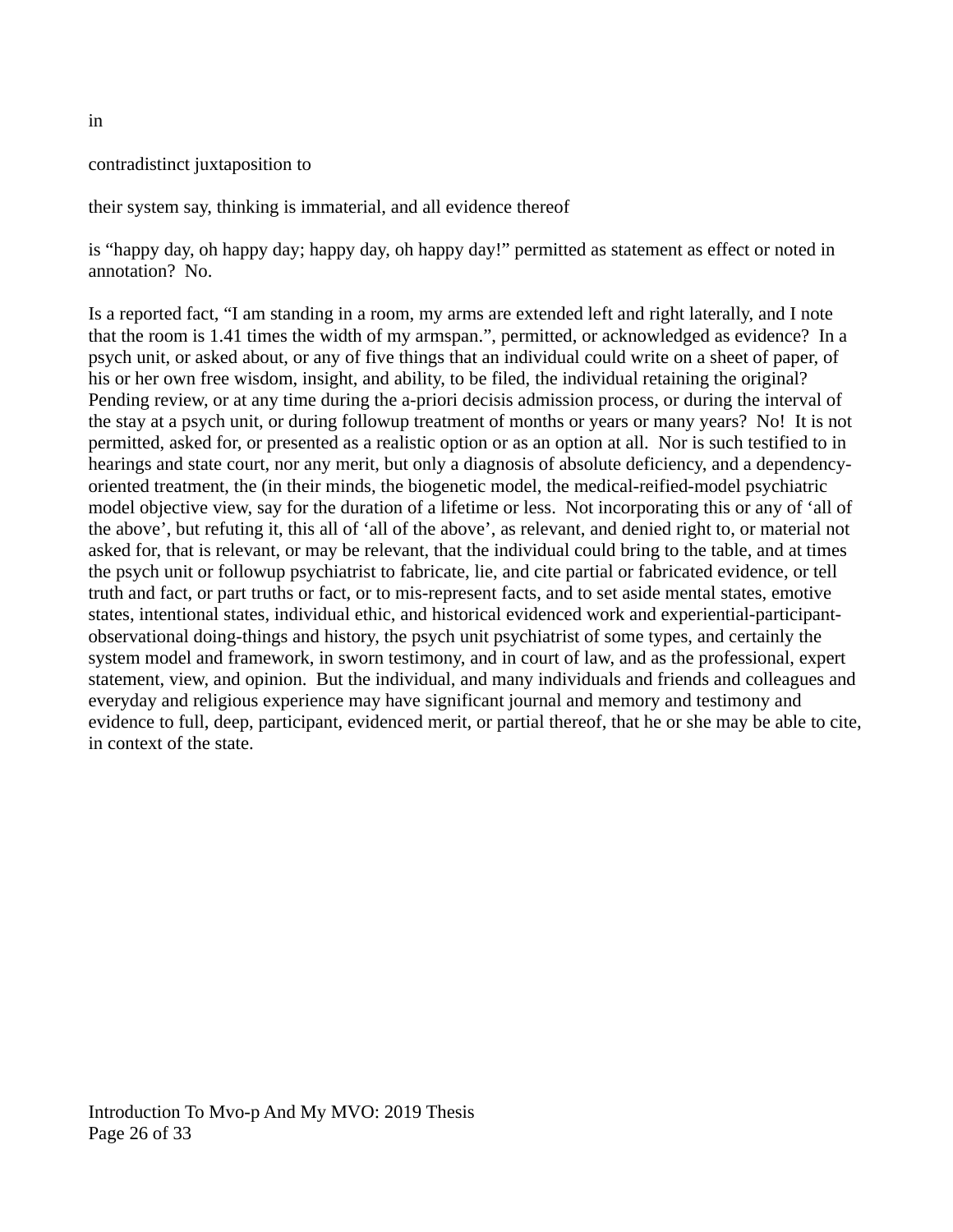### **They---Pinned Out Of-**

Pinned out of

the marketplace of knowledge job and work happiness and insight spiritual work and reason the economy to poverty to lack of resource clearly available dialogue dialectic with the material an acknowledgment of merit merit on the table awareness insight the enjoyment of liberty and one's free life to right and Right

decade after decade after decade after decade

The psychiatrists and the clinical medical model and the psychiatric field do this. To every individual they can, free Person or not. By every insistence and individual psychiatric, institutional, fake fraud court hearings, funds, fake lies and fabrications and false and partial representations and idiot theory and procedural effort they can make and expend.

those goddamn psychiatrists and their idiot field.

the anti-just, anti-justice, anti-right, anti-dialogue, anti-dialectic with the material, anti-due process, anti-actual evident world

idiot asshole psychiatrists and behavioral health system

that's my fucking goddamn poem. Pivot-state.

The state directives to a redefined framework, mvo-p psych! Unit. In place of the biogenetic model psych unit and the civil, human rights, ethical, freedom, spiritual, philosophical, logic, economic, financial, and representational violations that it is.

By

Kevin A. Sensenig, 2021 Dec 22 and 2022 January 22 ET CE USA

Introduction To Mvo-p And My MVO: 2019 Thesis Page 27 of 33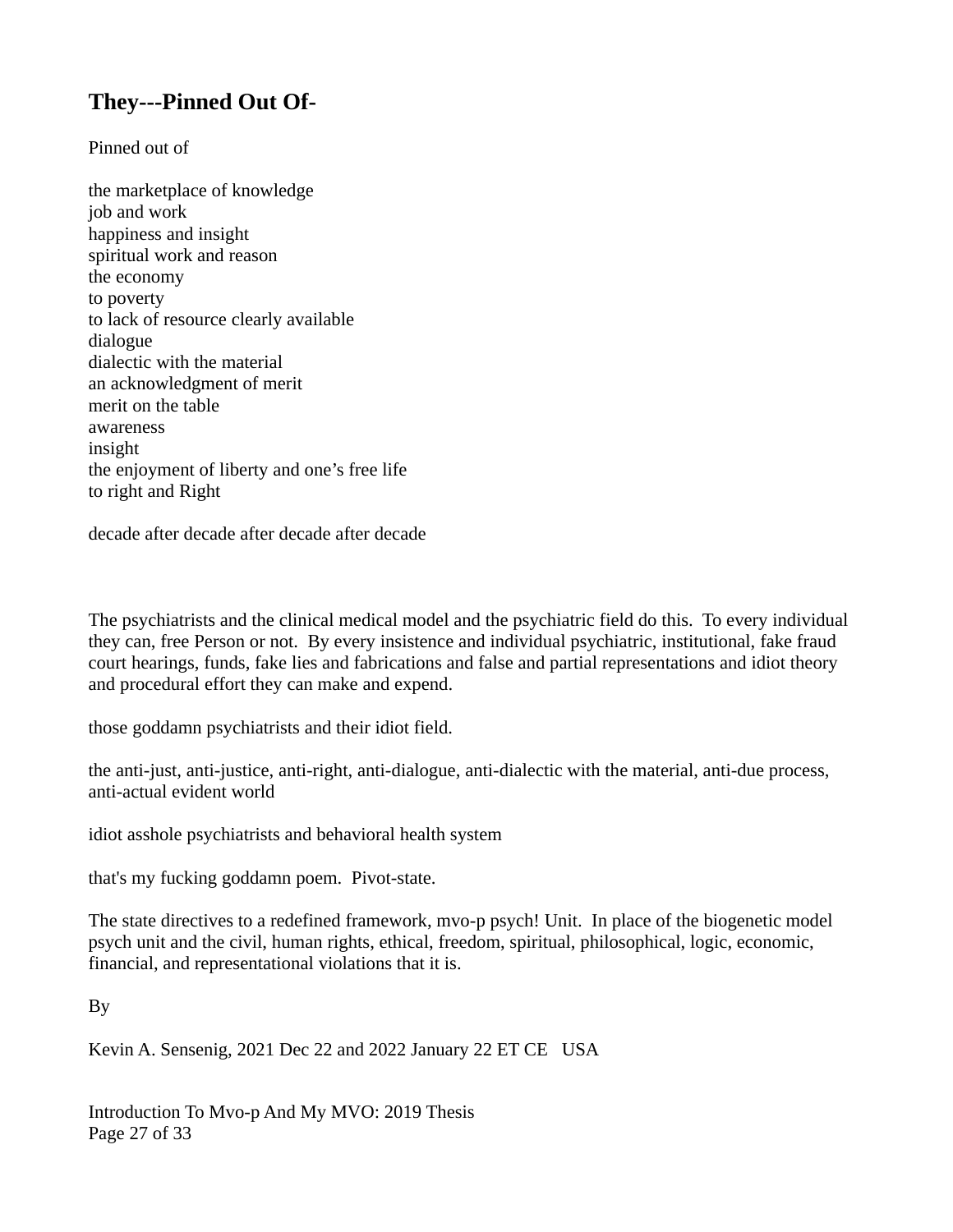### **Theory: The Combinatorial And Principle**

See my papers on the combinatorial, and various ways we seem to use the combinatorial-and-principle in our ways to think. This is striking and resonant to me, and may help to explain some of the diverse manifestations in thought, speech, and action here in America. It's a diverse culture, and we work with reason, common sense, the experiential, and the combinatorial, often, in society. It's very material to current psychiatry (because that's what it encounters, sometimes; it's the fact of the world of the individual, with his or her world-space, perception, and reasoning; and what occurs in his or her mind, speech, and action – intersecting that of others) – and what would be its replacement mvo-p psych.

Minsky's work is highly combinatorial, and he points to problem-solving and representation. He points to common sense also; I point to the unification of the combinatorial and principle as being a way to see through to a stable situation – or even to begin to recognize the Way.

Combinatorics is a branch in mathematics. See Wikipedia for branches of combinatorics and their expressions and diagrams. I need to learn more.

For some of his diagrams-and-theory in *The Society Of Mind*, I have my own extension to and term for what he presents: 'combinatorial-principle unfolding interconnected relational action-memes'. The psych professional should study this, and should consider Minsky's material. With Minsky's work, you can really diagram and describe; and his work contains significant insight. I then take a Zen view, and take Zen to some of his material, and establish a real dialogue with it. Minsky's work has been key to my thinking, then Zen; and, both.

Dogen says, "Some go to the river to catch fish, some to catch the Way, some to catch themselves, some to catch catching." *Moon In A Dewdrop* edited by Tanahashi; the essay "Guidelines For Studying The Way". Apropos!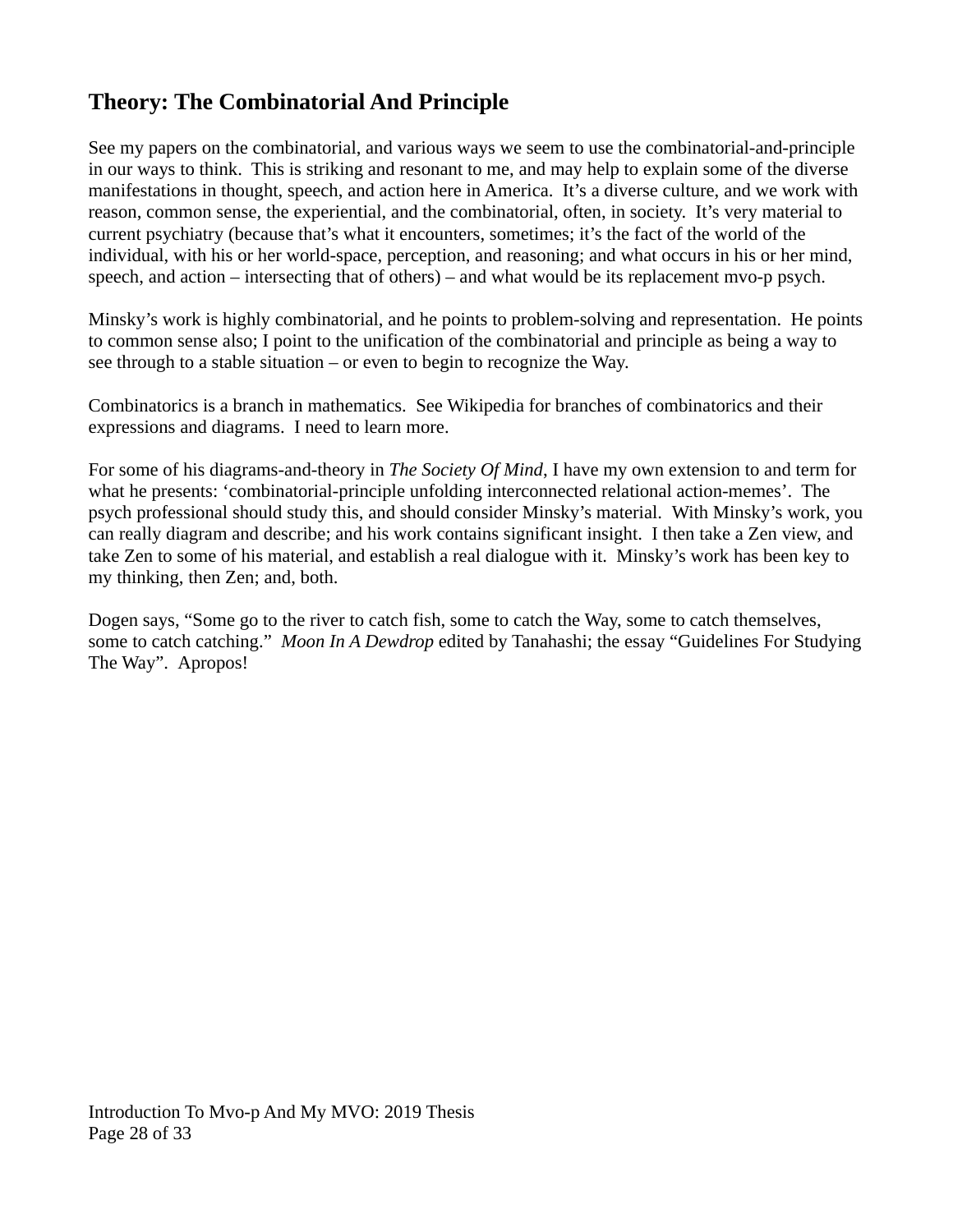### **Stone Steps On A Mile (Or Is That A Branch In The Fork)**

A Strategy (Just One Of Several)

tem (108)

I guess my subconscious machinery is functioning in this way.

did I misplace a file in my files machinery or such within my create-the-idea subconxcious machinery? cite tem 108.

how do you propose such file machinery or such works, with your biogenetic molecules that of which you can't even explain 'spin' with your specific and oh so particular givens and axioms system?

"I was concerned with the front deck. Did you say I have a error where what and how? And what didn't I notice? Would you be so kind as to point that out? And please do write it down, it's that important. That way also I can study the logic of the machinery."

The Psychiatric Biogenetic Idiot Hell Theory

The psychiatric biomedical biogenetic theory, and its profound proponents, and those who insist on it despite... .

their theory is that we are a molecule and set of molecules. (They forget the givens of geometric space, line, point, angle, and curve; and relational; nor the term 'givens' and 'axioms'[1].) Their description of the molecule ends up being a description of a inert thing that cannot even spin. They have the layer of biology (and do not have the term physiology in their dictionary) that they map to and with; and this is a pretty much reality layer, depending on its interpretation; (and biophysics is important and extends the field). Here the molecule is just as -- a molecule and system of molcules. But then they re-insert the inert non-molecule even as matter only dmain given in their theoretical-praxis. They may not realize the mistake, nor its signifance, but they pretty much insist on it 'no matter what' the perfectly visible is, before one.

All they had to do in their psychiatric biogenetic model system (especially as manifest in the psych unit, where they had every opportunity) was to follow justice and inquiry, logic and reason, dialogue and dialectic with the material.

With geometic space, in addition, they're refuted.

With justice, etc., they're refuted.

Introduction To Mvo-p And My MVO: 2019 Thesis Page 29 of 33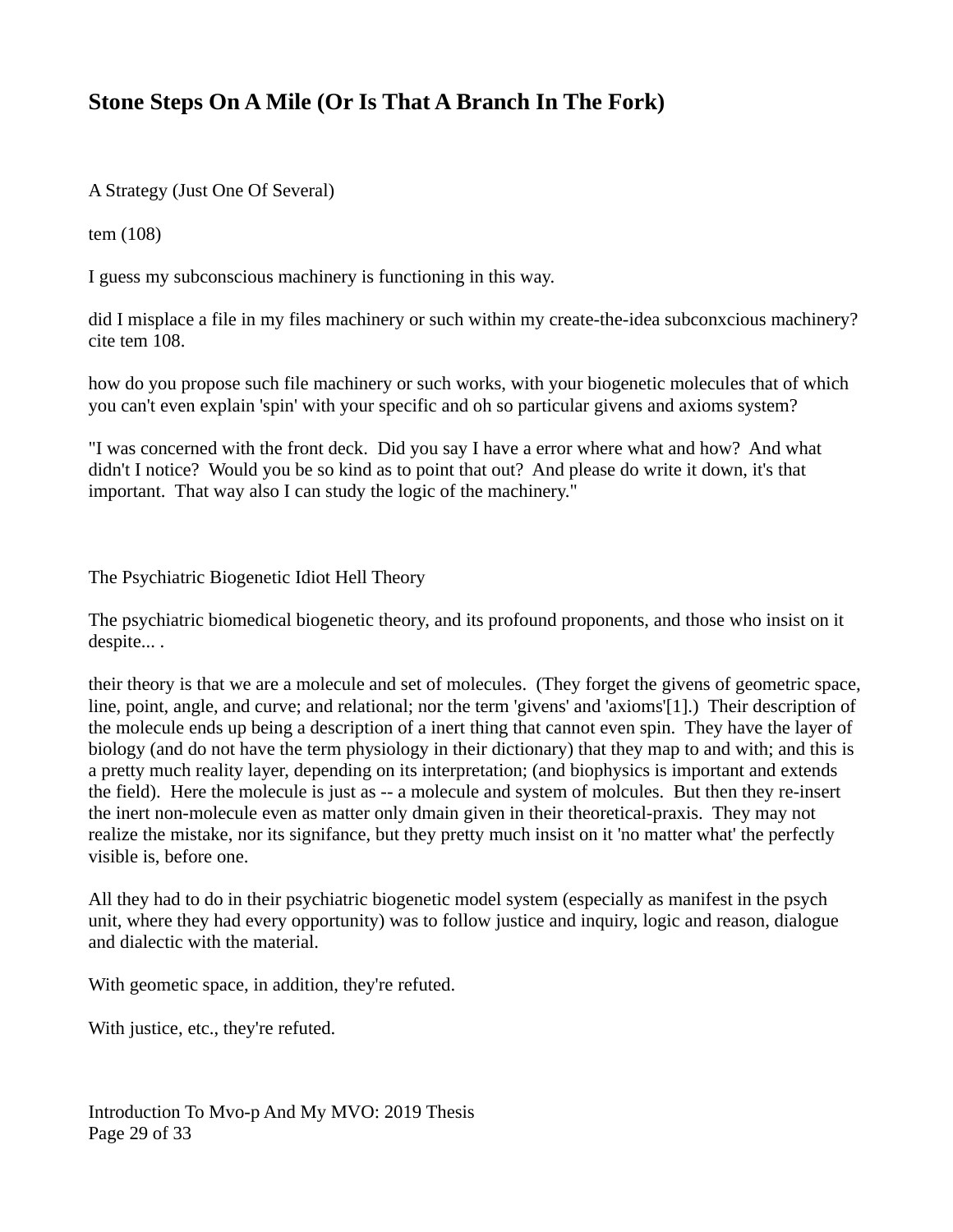With dialogue and explication, they're refuted.

With 'what product are you assembing and making, and teleological design', and rights, and knowledge, and things on the table that are apropos, and the above -- that's an obstacle to their theory, with a clear path to its ruin, in USA terms.

With ethics, and say Plato Republic format (Book IV, Sterling and Scott), and Marxist-Thomas Paine dialectic, they're awkward. Then, too, Minsky and The Emotion Machine, then what? What of the proofs in Calculus and Geometry? Wittgenstein processes and statements?

The there is religion, genuine religion. Ouch. (In their minds, the theory of the molecule as matteronly, and then their inert not-even-matter description of it, and insistence on this description, that for them is then taken as a given, and to society as such, refutes and negates 1) religion; 2) logic and dialogue and the everyday; and 3) common sense.)

Why do they (also) think it's so precious to keep it unavailable? There is not even a 3-tier map ever available, even though they clearly have it themselves, some sort of trail or map, of 1) a plane segment the represented events (fact, alleged fact, or distortion, or fabrication); 2) the arrows from this grid to a second plane segment above it that is the checkboxes and statistical interconnects of the description (say the DSM); 3) the arrows from this to the plane segment that is the set of diagnostic terms or summary terms and descriptions, and their each and total meaning.

They're done. They have to march through all this. So the proof is over time.

This is for each person, group, organization, religious group, philosophical group, collective, corporation, state, and society to review.

#### [www.mvo-p.com](http://www.mvo-p.com/)

#### Footnotes

1. They are anti-Euclidean. They also think they have the proof of their schema and system. They do not share ever with the individual any of their givens, theory, or framework; nor the proof and elements of the proof.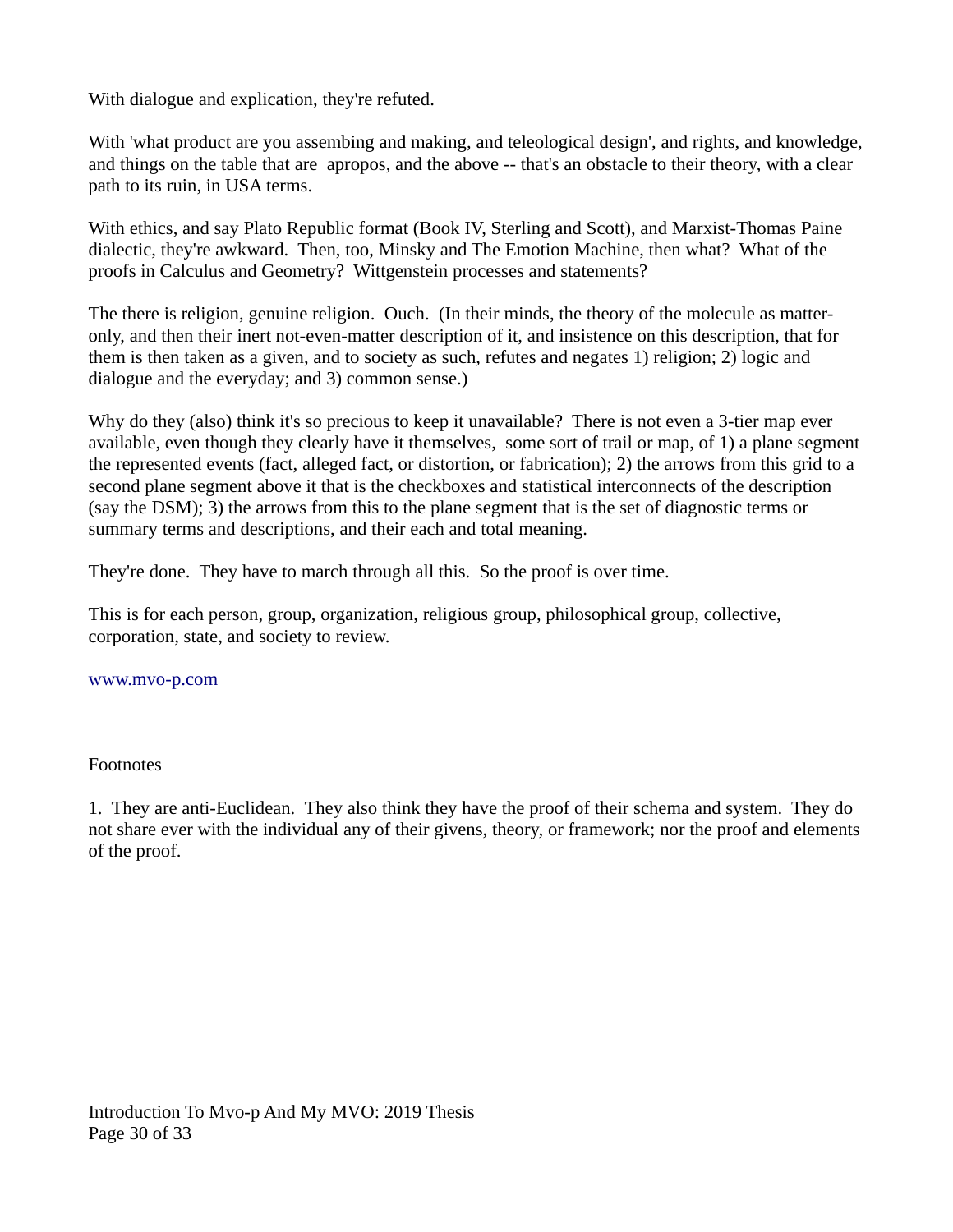### **Theory: A Median Of Behavior; Thought And Praxis Both Ancient And Modern**

One of psychiatric theory's primary givens I feel is that a median of behavior – imagined to exist apart from the actual thing – is seen as solely real, and any deviations are penalized as a psychiatric disorder. Thus the ever-expanding set of diagnostic criteria, and failure to grasp the actual nature of conditions.

But the median is a (somewhat useful) abstraction – and the data are the reality, the actuality. The actual physical and mental events are the reality, the actuality. These need to be ascertained and described according to their true nature, and I feel that the many resources in society and societies should be pointed to; they haven't, by psychiatric theory, which has tried to contradict this – thus, mvop psych.

I suggest, also, that mvo-p psych would look to thought and praxis both ancient and modern. And the psych team should do so, and the psychiatrist should start to do so.

And: meaning counts (meaning itself, what one means, what one perceives is meant, one's actual orientation, how can one orient, existential questions; the interplay of the subjective and the objective, in this very world, which includes us.)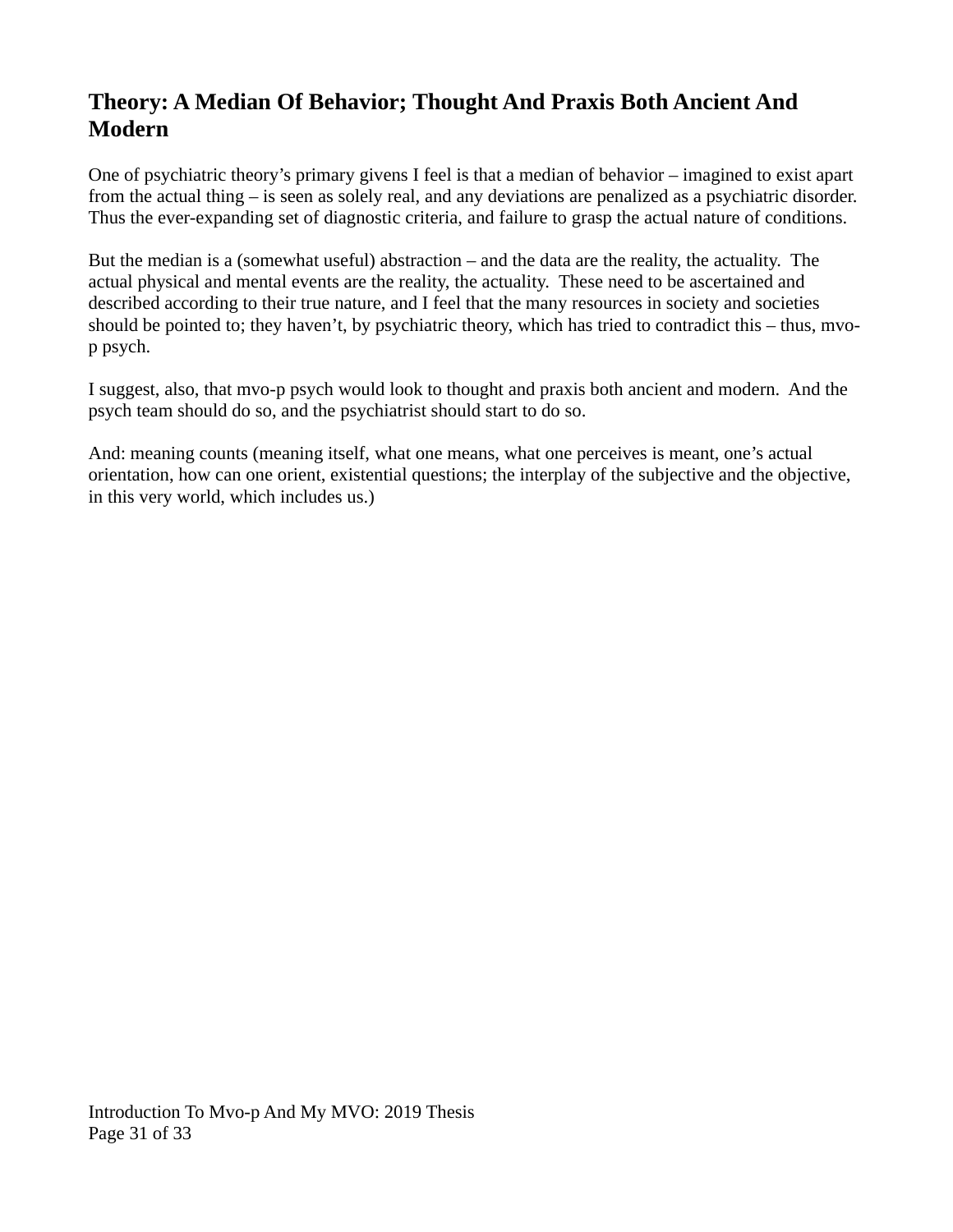### **Glossary**

#### Childhood

- ACEs: adverse childhood experiences.
- PCEs: positive childhood experiences.

#### General

- The domains of life: the mental, the existential, the social, the societal, the experiential, and the physical.
- The grades of dilemma: crisis dilemma, significant dilemma, part dilemma, no dilemma, nodilemma.
- The resources of many types: philosophy and philosophical expression; spirituality and religion and their applied basis; practical and proven psychology; speculation on how we think and why, and act; the everyday, the everyday experiential, and everyday reasoning; narrative; open dialogues and the dialogic; mediation; the relational, including thought-relational, philosophicrelational, social-relational, and unfolding world-space; diagrams and description by, for, and with the individual; excellent classes with discussion; one on one; fundamental resources; pointers to state, agency, organizational, and private resources; and, in the psych unit setting, the selective use of meds. It would depend on the individual. But these should be available.
- Prajna: Sanskrit for "real wisdom" or "intuitive reflection".